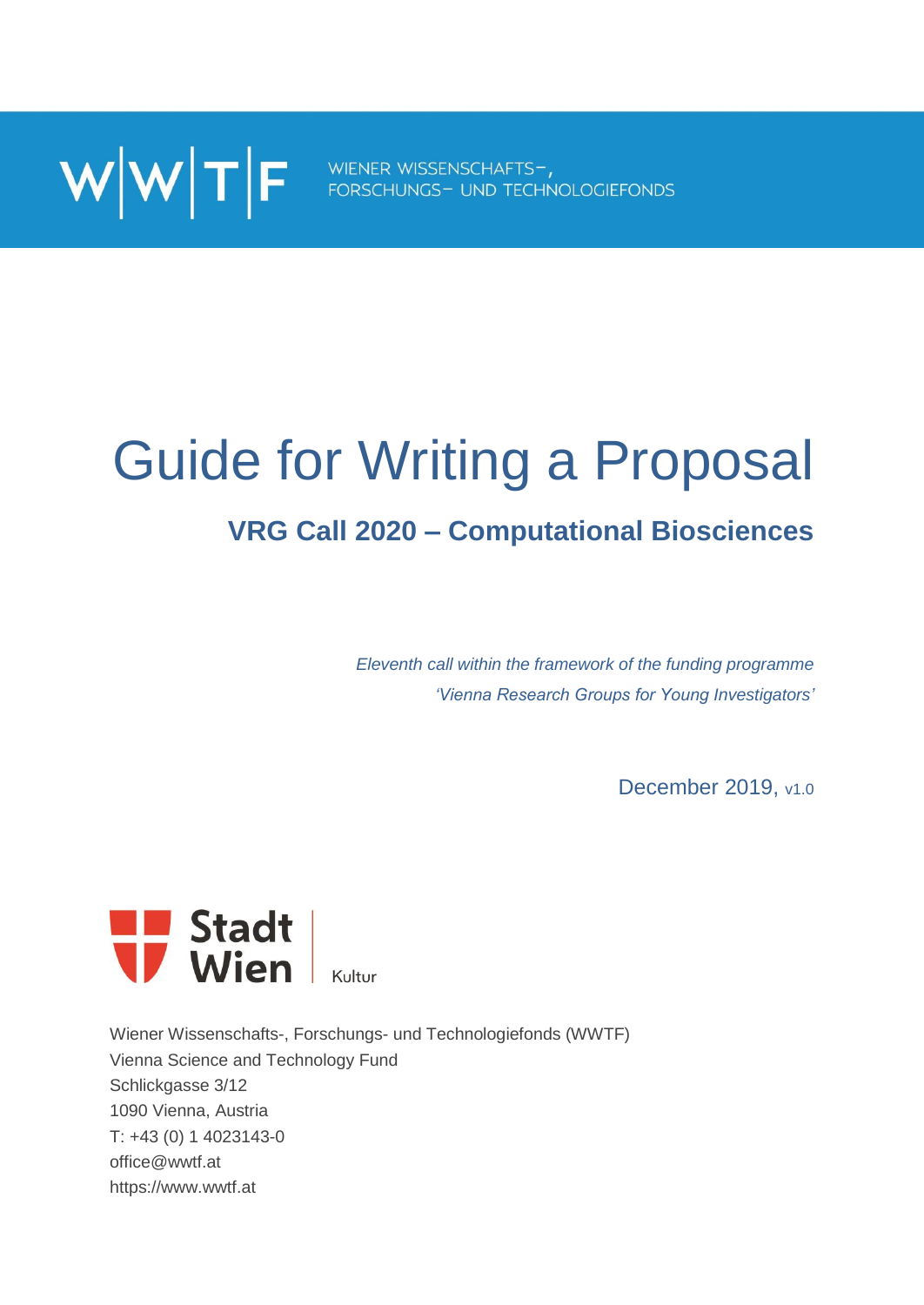#### **1. About WWTF**

The Vienna Science and Technology Fund (WWTF) is the only larger Austrian private nonprofit organization established to promote science and research. WWTF started its funding activities in 2003. According to its statutes, WWTF aims to fund excellent scientific research(ers) following the highest international standards in order to promote Vienna as a city of science and research.

WWTF provides substantial funding for larger multi-annual research projects at Vienna based institutions ("Project Funding"), as well as striving to attract excellent researchers from abroad to Vienna ("Vienna Research Groups for Young Investigators"). WWTF runs calls resulting in a strong competition for funding.

Currently, WWTF runs the following thematic programmes: "Life Sciences" (\*2003), "Information and Communication Technology" (\*2008), "Cognitive Sciences" (\*2011), "Environmental Systems Research" (\*2017) and the University Infrastructure Programme (endowment by the City of Vienna, \*2006). The financial resources of WWTF originate from the "Privatstiftung zur Verwaltung von Anteilsrechten". In addition, WWTF runs the "Vienna Research Groups for Young Investigators" (\*2010) programme, funded by the City of Vienna

While the thematic funding programmes are established in close coordination with Viennese RTD policy and initiatives, the review and selection process lies strictly in the hands of international scientists not employed in Austria. For each call, an appropriate international expert jury is established. Additionally, written peer reviews are obtained internationally for each proposal. During a meeting in Vienna and hearings of the candidates the juries formulate a funding recommendation based on the reviews and on their own expertise. This recommendation is then formally accepted by the WWTF Board of Directors.

The governing body is the WWTF Board of Directors. WWTF office manages all funding activities and is the contact point for all applicants and funded persons.

For more information see https://www.wwtf.at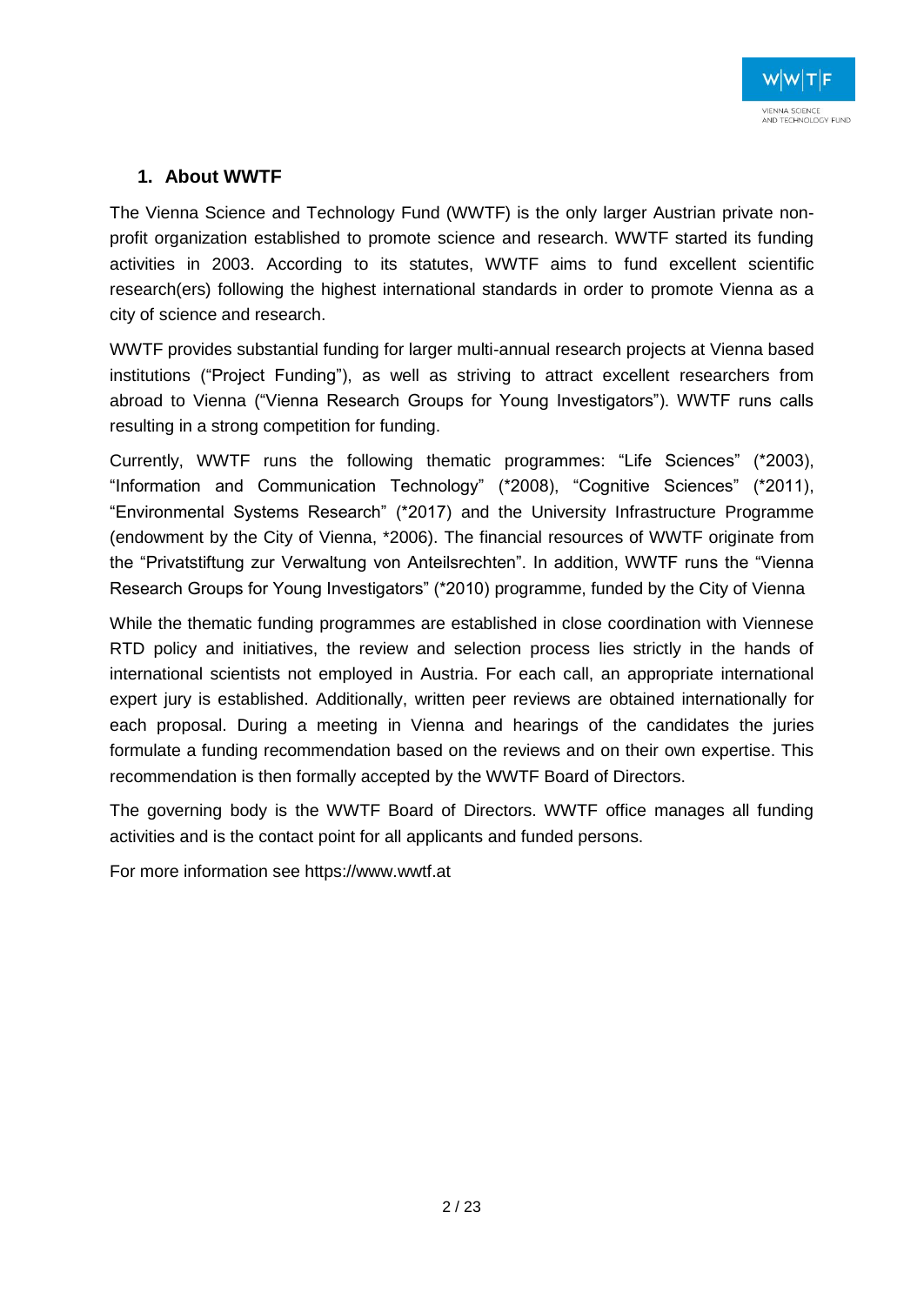#### **General Information**

#### **1. Characteristics of a Vienna Research Group**

Vienna Research Groups are a possibility for young researchers to advance their career in an early post-doc phase. Typically it is the **first "genuine" group** led by such a young researcher who assumes leadership responsibility for several group members. Researchers who apply for this call are in general **two to eight years** after PhD; care duties may extend this period by up to four years. Vienna Research Group leaders are **independent** in designing their research work and recruiting staff.

Vienna Research Groups operate for **six to eight years**. Key milestones are: (i) an **interim evaluation** until the end of the first five years or earlier and (ii) the integration of the group leader into the Vienna host institution. The second phase will run for one to three years. Funding by WWTF is supplemented, particularly in the second phase (i.e. years 6, 6-7 or 6- 8), by a significant increase of financial contributions from the host institution/other third party funding.

This "Vienna Research Groups for Young Investigators" call is issued for **two positions**. WWTF in total offers grants up to € 1.6 m per research group.

#### **2. Applicants**

1

In compliance with the Funding Guidelines for the Vienna Research Groups for Young Investigators program<sup>1</sup>; this call addresses universities and research institutions in **Vienna ("host institution")** that intend to hire an excellent young researcher from abroad (from the so-called "home institution"). Individual persons are not eligible to apply.



Active recruitment procedures with the aim of finding potential VRG leaders by the university/research institution are mandatory. **The international publication of a job** 

<sup>1</sup> https://www.wwtf.at/programmes/vienna\_research\_groups/)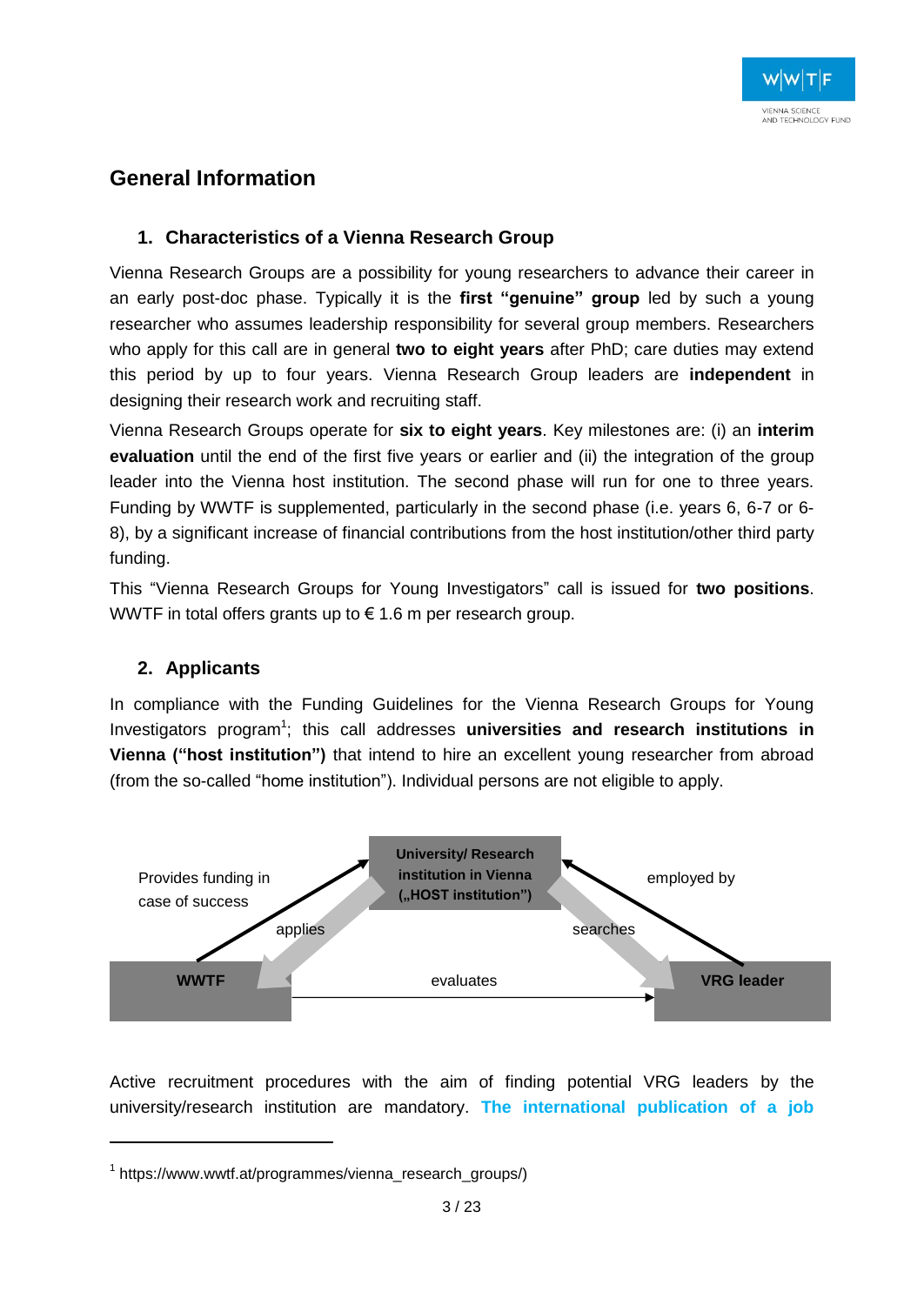**announcement – e.g. in a high impact journal that is relevant for the topic and/or via professional societies/mailing lists – is obligatory. Please forward the link or a digital copy of the job announcement to WWTF as soon as it is published.** WWTF is glad to post it on its homepage.

**WWTF encourages Vienna-based research institutions to identify women to act as potential group leaders.** The successful appointment of a woman can be rewarded with a financial benefit for the Vienna host institution in order to support their gender mainstreaming activities. WWTF also offers support in dual career advice for partners of the awarded researchers.

#### **3. Details of the current call**

The eleventh call of the Vienna Research Groups programme encourages scientific research within the field of Computational Biosciences as part of WWTF's Life Sciences programme. Proposed group leaders must address substantial state-of-the-art scientific research questions in the area of computational methods in the life sciences. The call is open for projects that develop and apply novel computational methods to further the understanding of living systems. An application of computational methods in the field of life sciences is therefore a prerequisite of the current call. The project must address fundamental biological questions with the aim to develop new computational methods, algorithms, tools, concepts or models. This includes, but is not limited to, mining, integration and processing of large biological datasets, the development of mathematical methods for modelling biological systems, large scale analysis as well as the development of predictive and simulation algorithms. Projects merely applying existing tools or methods are not within the scope of this call.

The call is organized as follows:

- 1. All projects submitted within the application deadline will undergo a formal eligibility check by the WWTF office. Projects that do not meet the formal criteria (required signatures, in general 2-8 years after PhD, coming from abroad,…) will be rejected at this stage. For details please consult the section "Proposal structure" of this guide.
- 2. First qualitative assessment by a comprehensively composed international jury. Proposals not in the thematic focus of the call and proposals that do not meet international scientific quality standards will be rejected at this stage and will not be considered for the review process.
- 3. Applicants will be promptly informed about rejections in step 1 or 2 and will be provided with a short jury statement explaining the decision.
- 4. The remaining proposals will be assessed by at least two international written peer reviews.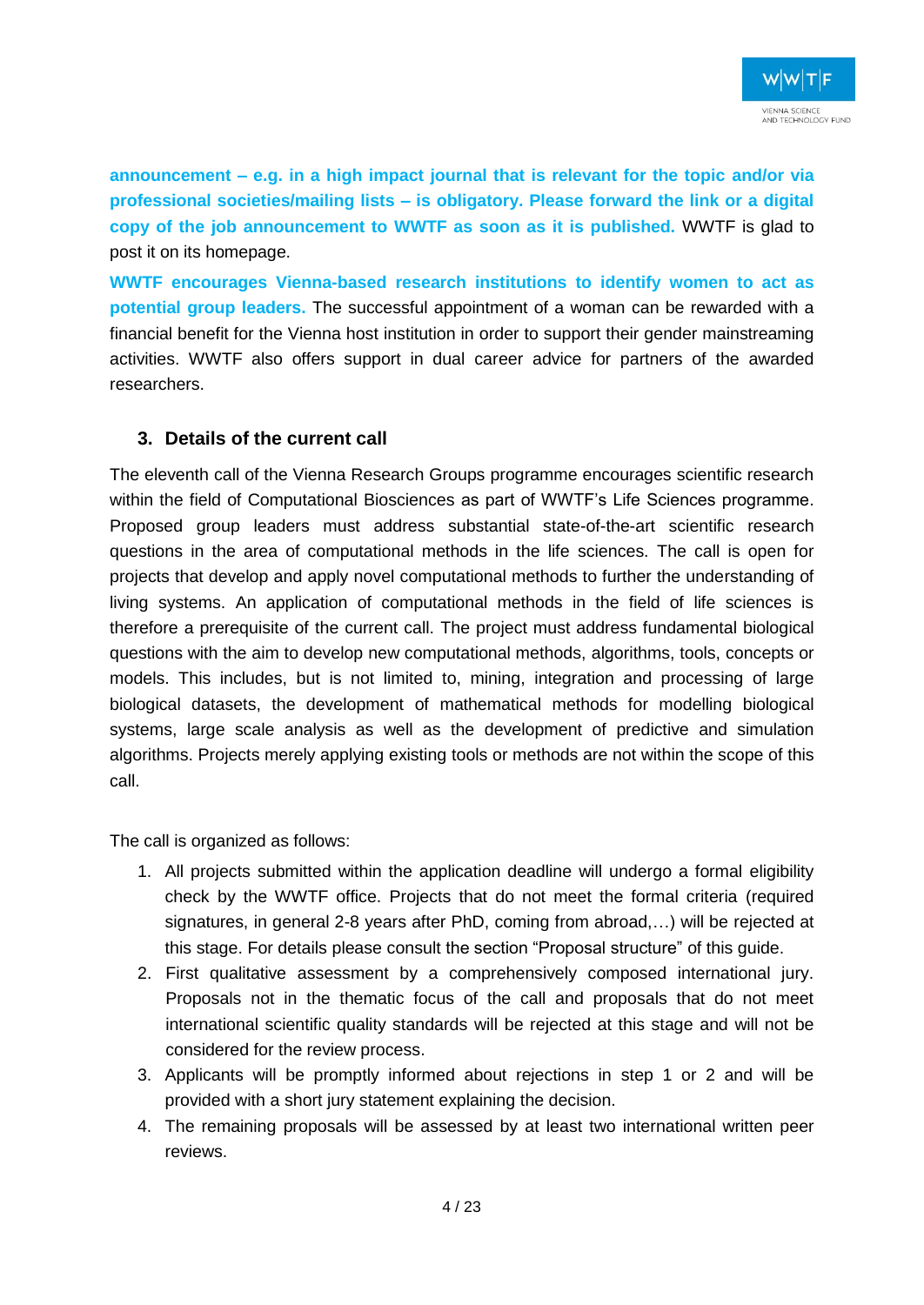- 5. The jury will invite a selection of candidates to the hearings in Vienna on the basis of written peer reviews and the jury's own expertise. Applicants will be informed about rejections.
- 6. All remaining candidates are comprehensively evaluated in hearings in a jury meeting in Vienna, resulting in a funding recommendation. Please note that the attendance of the hearing in Vienna is mandatory in order to be considered for funding.
- 7. The assessment process is completed by the formal funding decision of the WWTF Board of Directors.
- 8. Candidates/proponents whose proposals have undergone the written peer review process will receive a letter informing about the decision (including the anonymized reviews) after the formal funding decision.

#### **4. Facts about writing the proposal**

Proposals can only be submitted through WWTF's **online submission system** (https://funding.wwtf.at/). Detailed information before you start your registration can be found in the section "How to Use WWTF's Online Submission System" in this guide.

All proposals must be written in **English**. The length of the proposal is determined by character counts of the submission system and the upload limit for PDFs. Therefore, we encourage you to write concisely and to the point. Present the most significant content in a readily understandable manner. Keep in mind, that the jury is composed of scientists from the call domain, however, not necessarily for the exact subject of your research. Go into sufficient detail as far as it is needed for peer reviewers and the jury to obtain a clear picture of the candidate and the planned activities. **Compliance with the rules for good scientific practice, as well as the consideration of potential ethical issues, is mandatory already at the proposal stage.**

One important step in writing the proposal is to describe the contractual relationship of the host institution with the group leader, her/his status within the host institution and her/his career perspectives. **Please explain in detail** (at the corresponding section in the online submission system) **the steps leading to a tenured position (or an equivalent career** path) (for example the exact process of getting a so-called "Qualifizierungsvereinbarung" including time frames). It is important that the **prospective host institution in Vienna provides a clear-cut career plan for the candidate**. These details will be the basis for contract in the case of funding.

For universities, funding contracts are concluded according to §27 of the Austrian "Universitätsgesetz 2002" (University Law). Therefore, **authorizing signatures** from the university / scientific institution acting as the host institution are mandatory at the submission stage. In case of funding, the institution will be the contractual partner. The VRG leader has the full autonomy and responsibility in regard to the scientific, financial and human resource tasks which are regulated in the funding contract.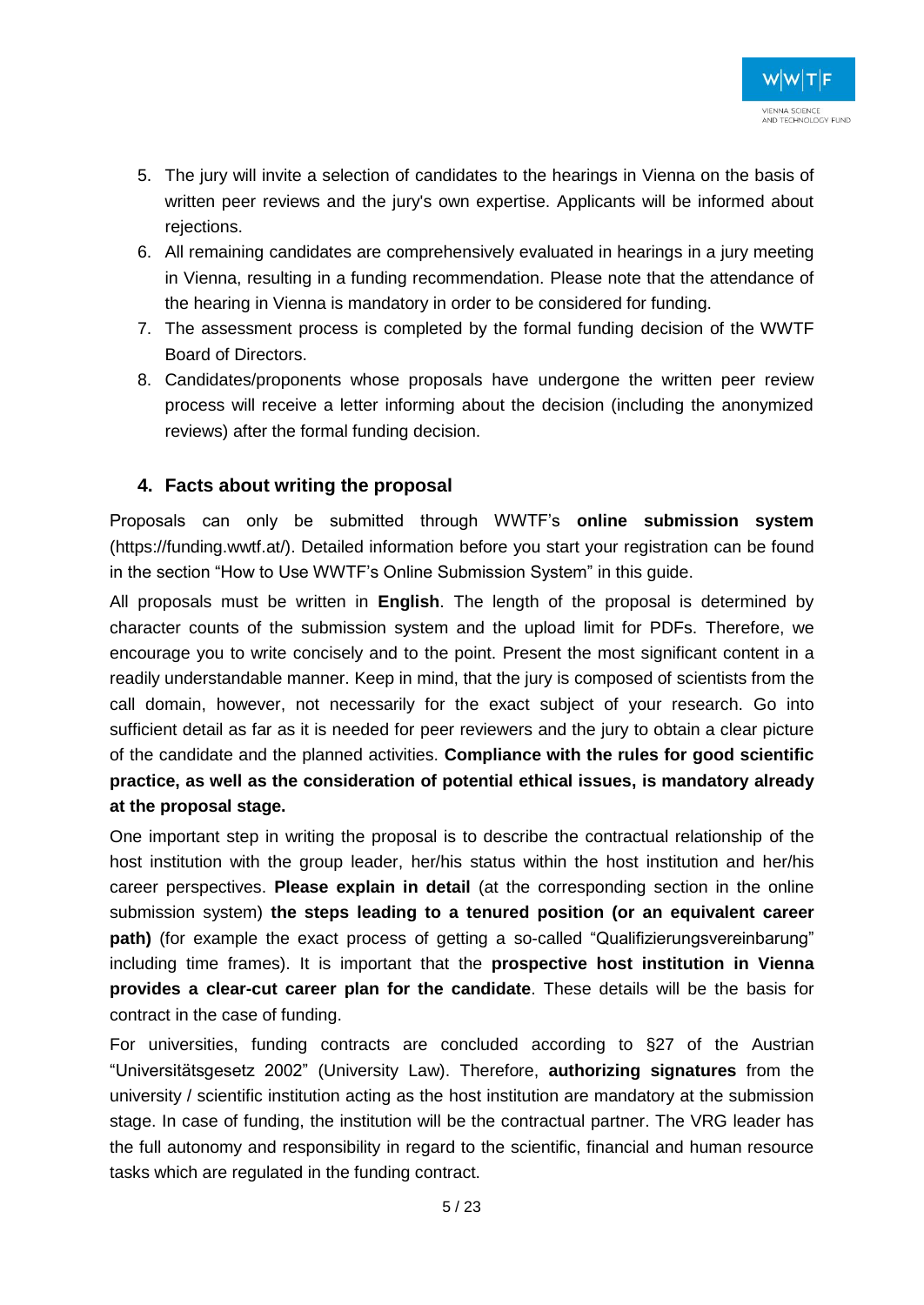**Please note that you have to hand in only the electronic version of the proposal (scanned signature sheets) via the online submission system. Hardcopies will not be considered in the evaluation process.**

#### **5. Deadlines**

| <b>Proposal Deadline</b>  | June 16, 2020, 2 p.m.  |
|---------------------------|------------------------|
| Hearings & Jury Meeting   | November/December 2020 |
| Information of Candidates | December 2020          |

The dates for the hearings and the announcements of results will be communicated as soon as possible. The candidates will be informed after the decision by the WWTF Board of Directors. Please be aware that WWTF does not reimburse travel costs to and from the hearing. For more information regarding travel grants please consult for example https://www.ffg.at/career-grants (Career grants of the Austrian Research Promotion Agency FFG).

If the planned project requires **ethical approval**, it is the obligation of the group leader to acquire it as soon as it is needed. Please describe the necessity of ethical approvals, the process of acquiring it and possible challenges in the application.

#### **6. In case of funding**

The funding contract will be concluded between WWTF and the host institution of the group leader (for universities, according to §27 of the University Law 2002) and the group leader.. Note that a signed employment contract between the VRG leader and the host institution ("Dienstvertrag") must exist and sent to WWTF not later than two months after the formal funding decision has been made (by the WWTF Board of Directors). Only then the funding contract with WWTF will be finalised and the names of the successful candidates will be published.

WWTF monitoring during the running time of projects includes annual short reports delivered by the VRG leader to WWTF with an overview of the scientific results achieved, cost sheets as well as project outputs. WWTF will also make site-visits to learn about the project's progress and working environment of the personnel employed. WWTF offers the possibility to adapt the work plan according to project needs. A comprehensive final report must be submitted online after the project has ended.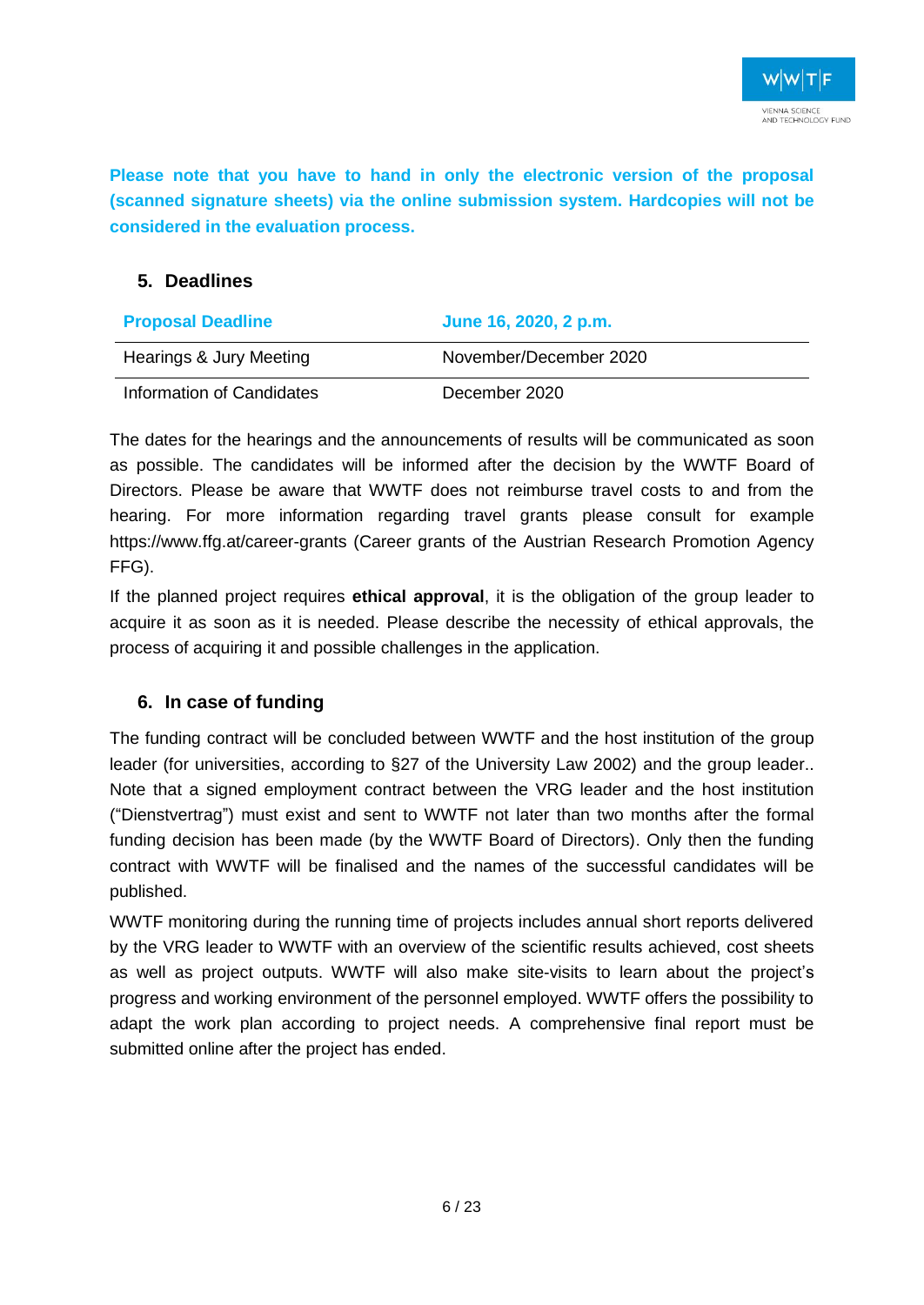#### **How to Use WWTF's Online Submission System**

In order to apply, the use of the WWTF online submission system is mandatory. Kindly follow these steps to create, fill and submit a proposal:

- 1. Go to [https://funding.wwtf.at](https://funding.wwtf.at/)
- 2. **Register** with your e-mail address and name: a password will be sent to you by email. Note that you only have to register once to the Submission System; afterwards you can submit proposals to any current and future WWTF Call.
- 3. **Log in**, choose the respective call, and create a new proposal. Note: The proposal will be called 'unnamed group leader' until you fill in the title in the online form. You can create several proposals, and also delete them.
- 4. **Write proposal**: Fill in requested information in *online forms* and *upload the requested files* as mentioned in the system (details about formats and versions are listed online). You can save the current status of your proposal at any time and can access the system multiple times and edit the information.
- 5. **Submit proposal**: The submit button will be enabled only after all requested information has been filled in and is uploaded (signalled by a green check mark next to the chapter title); The submission is possible until the submission deadline. Please be aware that after submission no changes are possible anymore! Your submission will be saved as PDF and can be accessed at any time.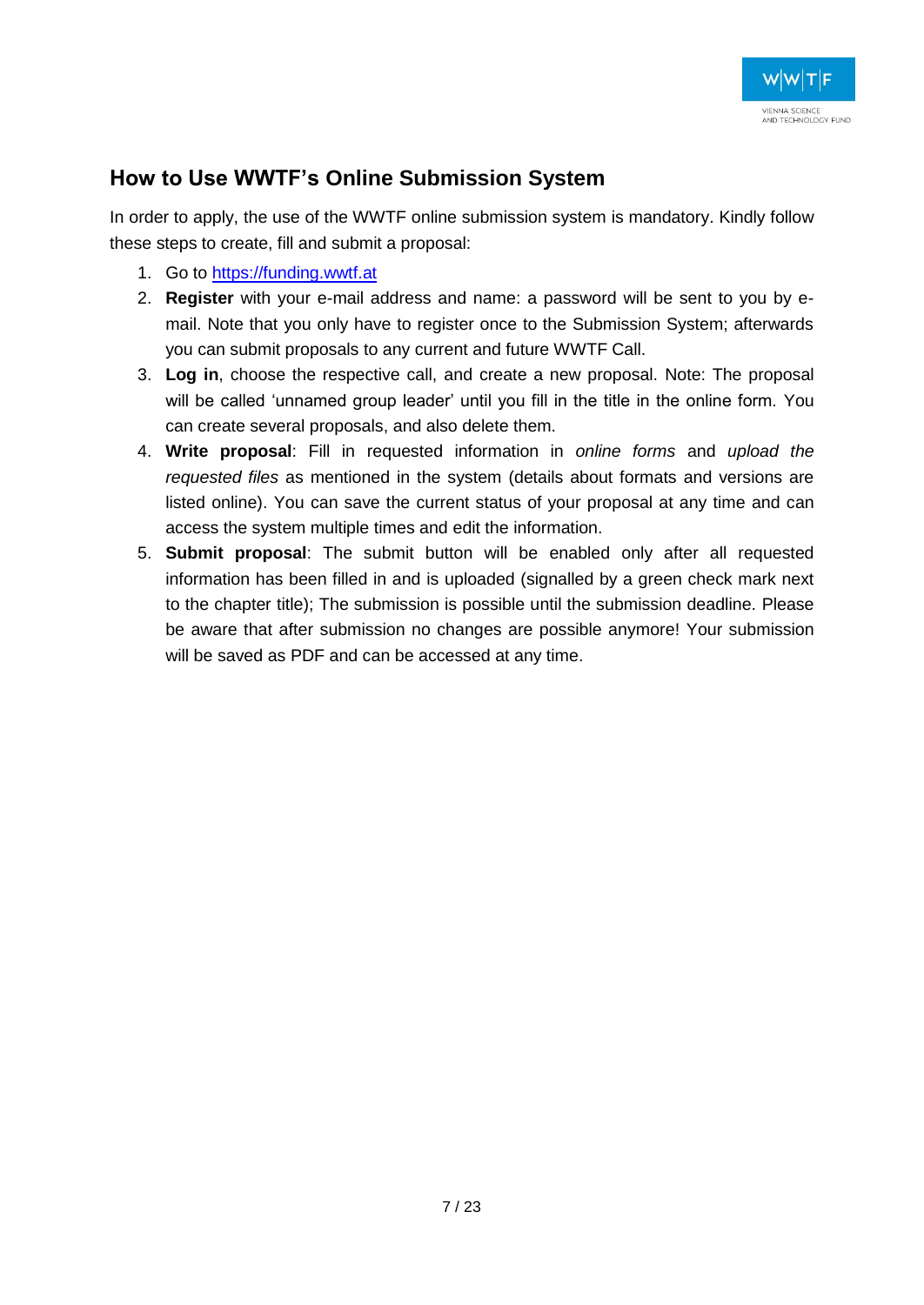# **Proposal Structure**

The following pages provide an overview of the obligatory online forms. Please note that you can only submit a proposal via the online submission system!

**Please note that the character count includes spaces!**

### Proposal to the Vienna Science and Technology Fund **Vienna Research Groups for Young Investigators 2020**

#### **Computational Biosciences**

#### **1. Overview**

#### **Basic Information**

| Project number:                             | Will be set automatically after submission                                                                                                             |
|---------------------------------------------|--------------------------------------------------------------------------------------------------------------------------------------------------------|
|                                             | Proposed field of research:   This is the title of your proposal                                                                                       |
| Keywords:                                   | Please try to find significant keywords for your proposal. These will be<br>used to identify relevant peers to evaluate the proposal                   |
| Project duration (in years):                | Drop-down: Please specify the duration: 5+1, 5+2 or 5+3 years                                                                                          |
| Requested funding (in $k \in \mathbb{R}$ ): | The amount is set automatically (taken from part 6 Resources, Table 3:<br>Cost Overview, "Total funding applied for from WWTF ( $k \in \mathbb{N}$ )") |

#### **Scientific disciplines**

*Scientific disciplines relevant to the project (at least one category; sum must equal 100%)*

*Please fill in at least one category. Possible disciplines will pop up as soon as you enter the first letters. The sum must equal 100 %. The full list of disciplines can be found here: https://www.wwtf.at/upload/Fields\_of\_Science.pdf*

| Main<br>scientific<br>discipline: | % | Other<br>scientific<br>discipline: | % | Other<br>scientific<br>discipline: | % | Other<br>scientific<br>discipline: | % |
|-----------------------------------|---|------------------------------------|---|------------------------------------|---|------------------------------------|---|
|                                   |   |                                    |   |                                    |   |                                    |   |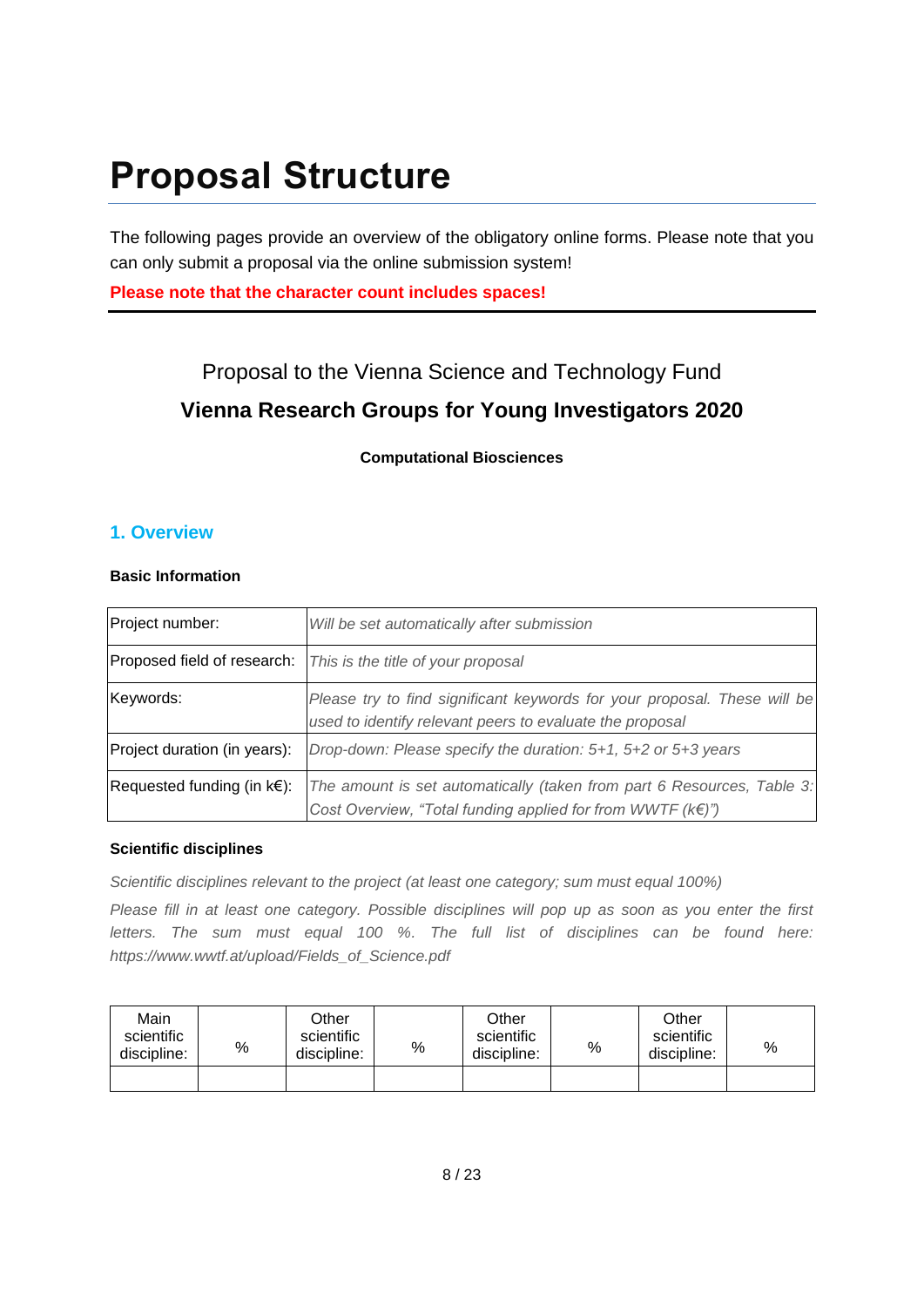#### **Proponent and host institution**

*Proponent of the Vienna host institution: Who is the scientist at the Vienna host institution responsible for the coordination of the proposal? Note: this is not the proposed Vienna Research Group leader! The proponent will support the applicant at every stage of the application and is responsible for the integration of the applicant in case of funding.*

|                   | Title:                                                                                                | title: | Academic First/given name(s):                                                                                                                    | Last name/surname:                            |  |  |  |
|-------------------|-------------------------------------------------------------------------------------------------------|--------|--------------------------------------------------------------------------------------------------------------------------------------------------|-----------------------------------------------|--|--|--|
|                   | Drop-down<br>menus                                                                                    |        | Insert name, do not insert<br>academic titles                                                                                                    | Insert name, do not insert<br>academic titles |  |  |  |
| Home institution: |                                                                                                       |        | Possible home institutions can pop up as soon as you enter the first<br>letters. If your institution is not available, please insert it manually |                                               |  |  |  |
|                   | Institute/department/group: Please include all the contact information as precisely as possible. WWTF |        |                                                                                                                                                  |                                               |  |  |  |
| Address:          | will use this information for any correspondence with the proponent.                                  |        |                                                                                                                                                  |                                               |  |  |  |
| Zip code/city:    |                                                                                                       |        |                                                                                                                                                  |                                               |  |  |  |
| E-mail:           |                                                                                                       |        |                                                                                                                                                  |                                               |  |  |  |
| Telephone:        |                                                                                                       |        |                                                                                                                                                  |                                               |  |  |  |
| Website:          |                                                                                                       |        |                                                                                                                                                  |                                               |  |  |  |

#### **Group Leader**

*Please fill in the details of the proposed group leader.*

|                                              | Title:                                                                                       | First/given<br>name(s):                          | Last name/surname:                                               |  |  |  |
|----------------------------------------------|----------------------------------------------------------------------------------------------|--------------------------------------------------|------------------------------------------------------------------|--|--|--|
|                                              | Drop-down menu                                                                               | Insert name,<br>do not insert<br>academic titles | Insert name, do not insert<br>academic titles                    |  |  |  |
|                                              | Year of birth:                                                                               |                                                  | Academic title: Date of doctorate:                               |  |  |  |
|                                              |                                                                                              | Drop-down<br>menu                                | The date when the PhD<br>degree has been awarded<br>(dd.mm.yyyy) |  |  |  |
|                                              | Employment at current home institution (by the time of submission)                           |                                                  |                                                                  |  |  |  |
|                                              | Please chose from a drop-down menu: permanent, temporary, none                               |                                                  |                                                                  |  |  |  |
| Home institution:                            | Current home institution of the proposed candidate                                           |                                                  |                                                                  |  |  |  |
| Number of journal papers<br>(peer-reviewed): | To how many peer-reviewed journal papers (peer-reviewed) did the<br>candidate contribute to? |                                                  |                                                                  |  |  |  |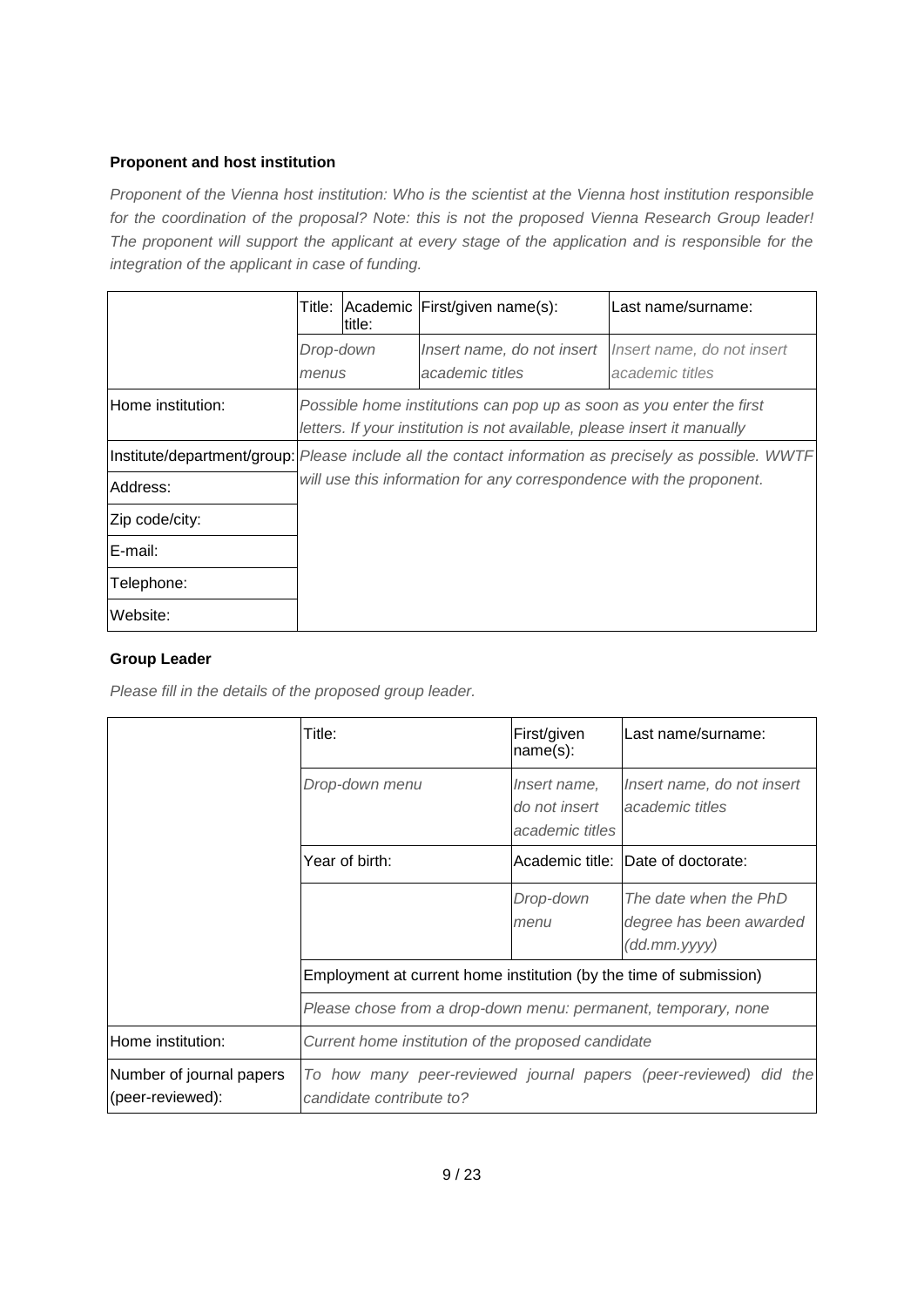| Number of citations:              | Kindly use sources like Web Source:<br>of Science, Scopus or other                                      | and state the source you<br>received the number from |
|-----------------------------------|---------------------------------------------------------------------------------------------------------|------------------------------------------------------|
|                                   | relevant sources for your                                                                               | here (e.g. Scopus, Google                            |
|                                   | research topic to identify the                                                                          | Scholar, )                                           |
|                                   | "numhar of citations"                                                                                   |                                                      |
|                                   | Institute/department/group:   Please include all the contact information as precisely as possible. WWTF |                                                      |
| Current position:                 | needs it for correspondence                                                                             |                                                      |
| Financing of current<br>position: |                                                                                                         |                                                      |
| Address:                          |                                                                                                         |                                                      |
| Zip code/city/country:            | Please choose the country from a drop-down menu                                                         |                                                      |
| E-mail:                           | Please include all the contact information as precisely as possible. WWTF                               |                                                      |
| Cell phone number:                | needs it for correspondence                                                                             |                                                      |
| Website:                          |                                                                                                         |                                                      |

*Note: The names of the proponent and the VRG leader indicated above will be automatically filled in part "7. Appendixes" for the mandatory signatures.* 

#### **Partner institution(s)**

*Please fill in the information below if other institutions than the host institution are involved in the project. Up to five partner institutions can be added by clicking the button "add Partner Institution". Please describe the collaboration with these institutions in section 3. "Host and Partner Institution(s)".*

| Home institution: | Some Viennese institutions can pop up as soon as you enter the first                                      |
|-------------------|-----------------------------------------------------------------------------------------------------------|
|                   | letters. For any other institutions (especially outside Vienna), type in its                              |
|                   | designation.                                                                                              |
|                   | $ $ Institute/department/group: $ P $ <i>Please include all the information as precisely as possible.</i> |

*The institutions will be available in part 6 "Resources" via drop-down menu when you add additional persons to the cost table.*

#### **Suggested peer evaluators**

*You have to suggest to five reviewers (not entire institutions / departments; please take care that these persons do not have a conflict of interest with the group leader / the proponent such as co-publications and collaborations in the past five years). The information provided is only visible to WWTF and jury*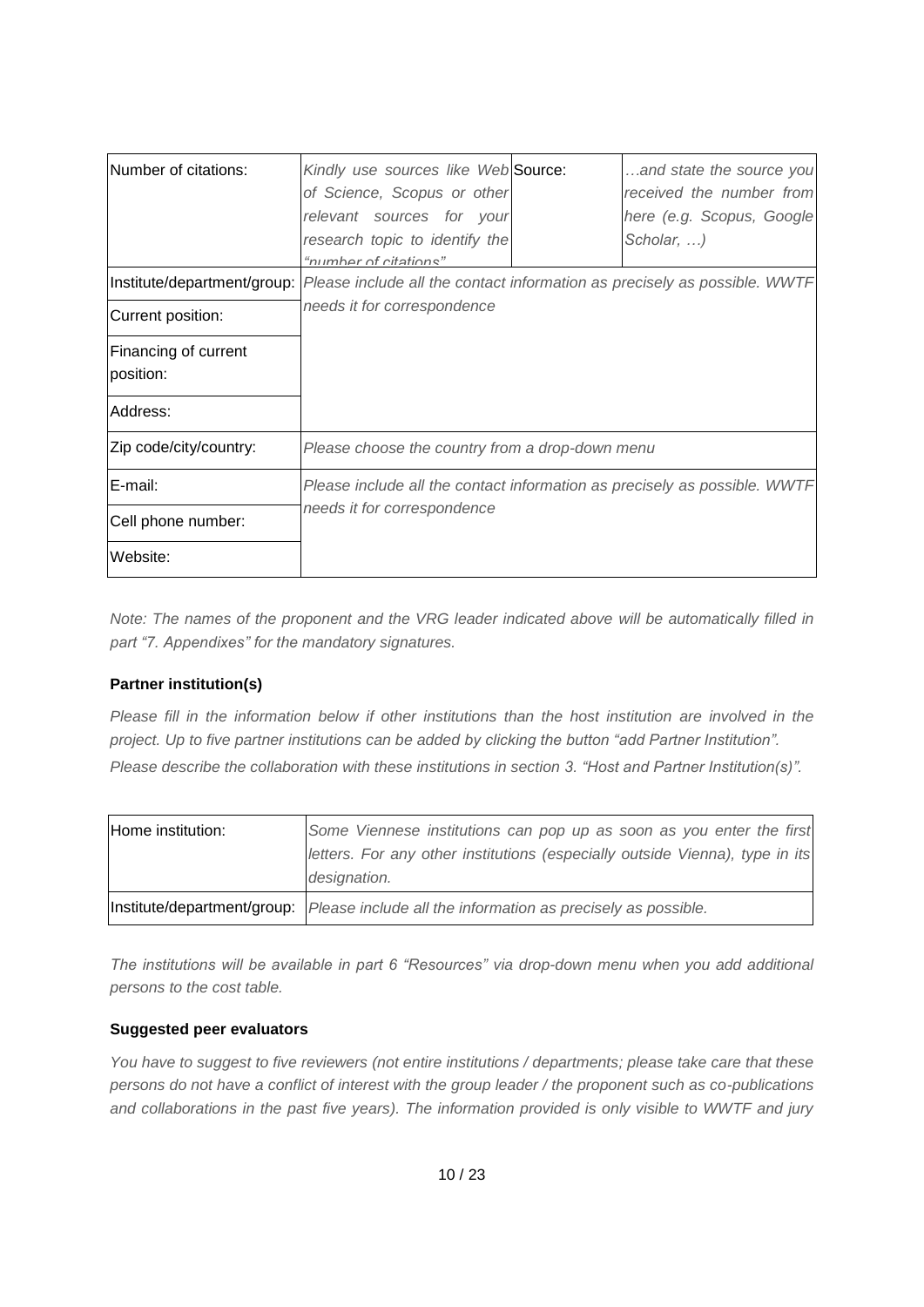*members. Do not include persons at Austrian institutions as the proposals will be reviewed internationally only.*

#### **Excluded peer evaluators**

*Optional: You exclude up to three reviewers (not entire institutions / departments) without indicating reasons. This information provided is only visible to WWTF office and jury members. Do not include persons at Austrian institutions as the proposals will be reviewed internationally only.*

#### **Scientific abstract**

*Please give a short outline of the envisaged scientific work plan of the Vienna Research Group*  Leader and his/her group. The scientific abstract will be the first information jury members get. It is *also used when asking reviewers if they are willing to assess the proposal.*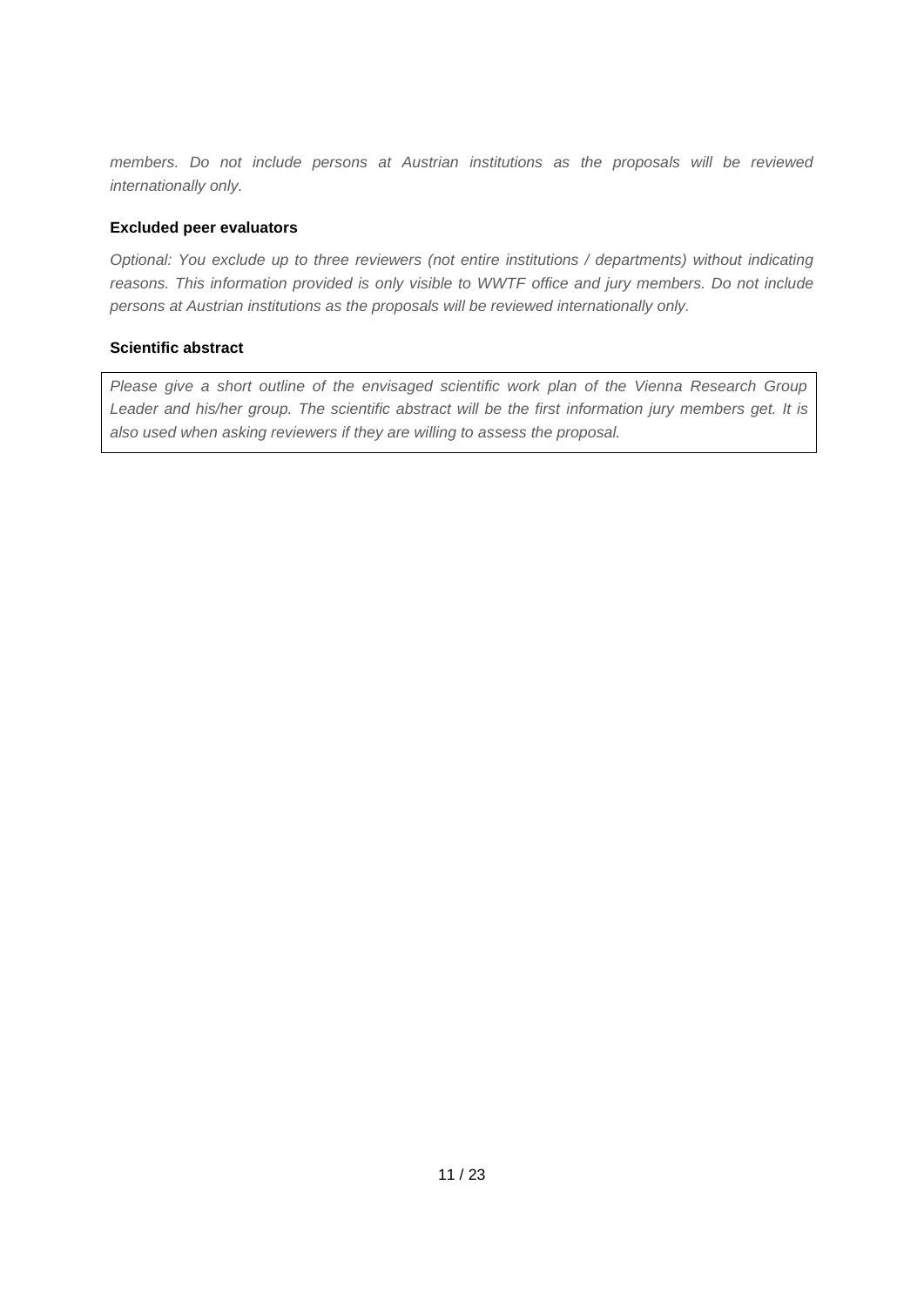#### **2. Vienna Research Group Leader**

*This section should be filled out by the applying VRG leader*

#### **Previous career steps**

*Describe your career steps so far. Please add the information in which groups you have been working up until now. Please note that WWTF takes unconventional research careers into consideration. You might add non-scientific landmarks in your career as well.*

#### **Highlights of recent work**

*Describe the highlights of your recent work. This might be a publication, but also a major contribution to a scientific achievement in your lab.*

#### **Description of (scientific) leadership potential**

*Please describe your (scientific) leadership potential. As you are in an early stage of your career, give the jury and the reviewers the possibility to assess your leadership potential, i.e. - based on your previous experience (in and outside the academic context). Please describe also your vision how you want to lead and manage the prospective group in Vienna.* 

#### **Motivation for application as Vienna Research Group Leader**

*Please give a short outline of the primary/main motivation of the applying group leader to come to Vienna.*

#### **Formal criterion "being from abroad"**

*Please confirm the fulfilment of the criterion of "coming from abroad" to the Viennese host institution, i.e. the candidate spent at least two years during the last three years at a foreign research institution and is currently (submission deadline) not employed in Austria.*

#### **Upload CV of VRG leader**

*Please upload the CV of the envisaged VRG leader. Keep the page limit of four pages in mind, with a bio sketch of not more than two pages and a maximum of two pages publication list (max. 25 publications per page. Please classify your publications in a suitable manner by using sub-categories like "peer reviewed journal publications", "conference contributions", "others"…). Only PDF-files are accepted (preferably PDF version 1.4 without any encryptions) for upload.*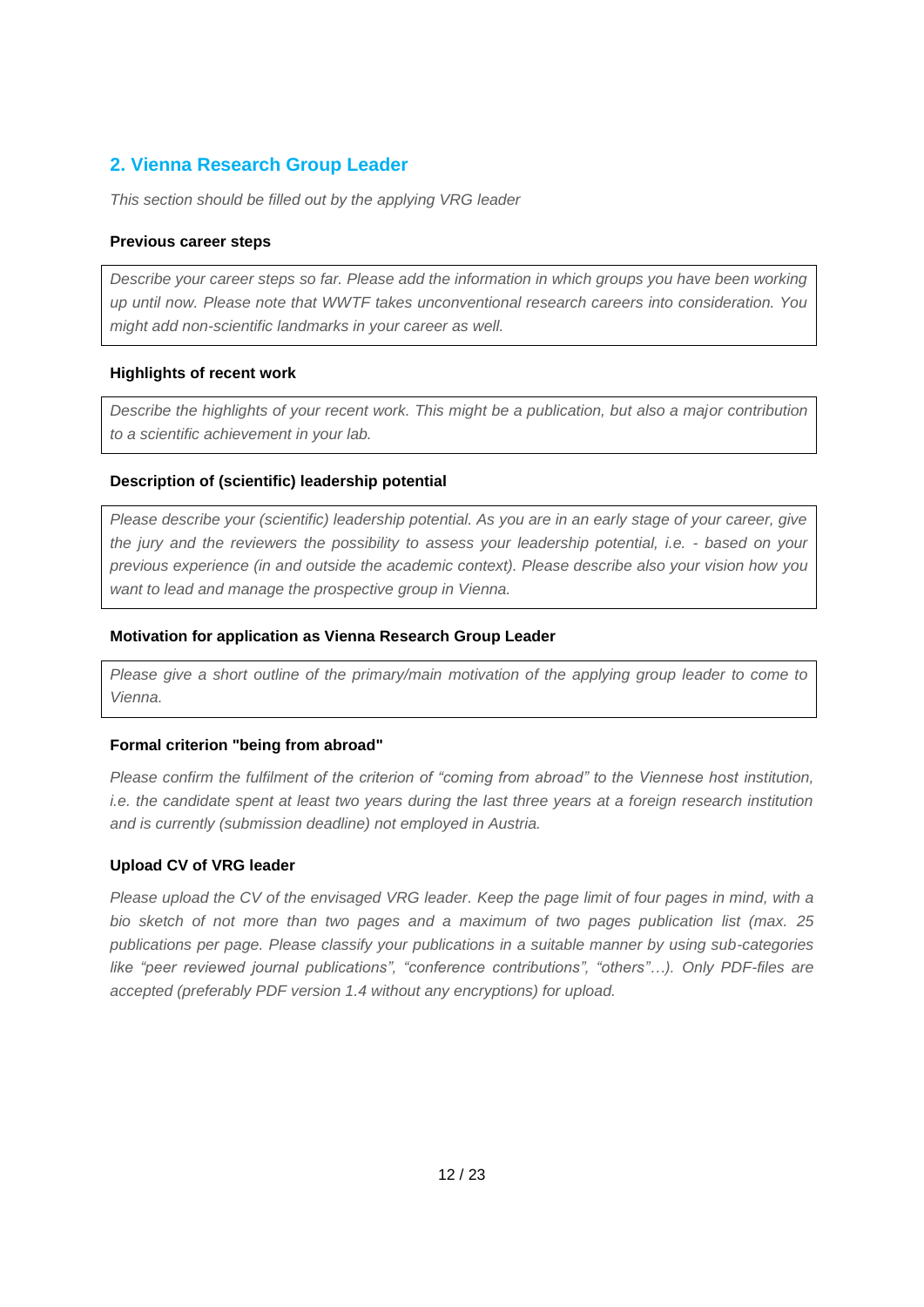#### **3. Host and Partner Institution(s)**

*This section should be filled out by the Vienna host institution/proponent.* 

#### **Description of host institution**

*Please note that this part should be more than a general description of the host institution. Put emphasis on the institute/department/… of the institution that attracts the candidate to come to Vienna. Name the department(s)/institute(s), in which the project will be carried out.*

#### **Motivation of host institution to bring the proposed group leader to Vienna**

*Please give a short outline on the main motives of the host institution to bring the proposed group leader to Vienna.* 

#### **Description and relevance of partner institution**

*If you wish to build a consortium: Please briefly describe here your partner institutions and state their relevance to the project. Describe their role and how they interact with the new group. Partners are institutions apart from the Vienna host institution. Role, monetary and in-kind contributions have to be confirmed by a Letter of Intent (LoI) in the Appendix (section 7).*

#### **(if applicable) Description of Additional Institutions with which the Group Leader intends to collaborate**

*Please describe the additional institutions the group leader intents to collaborate with. Describe why they are relevant to the project.*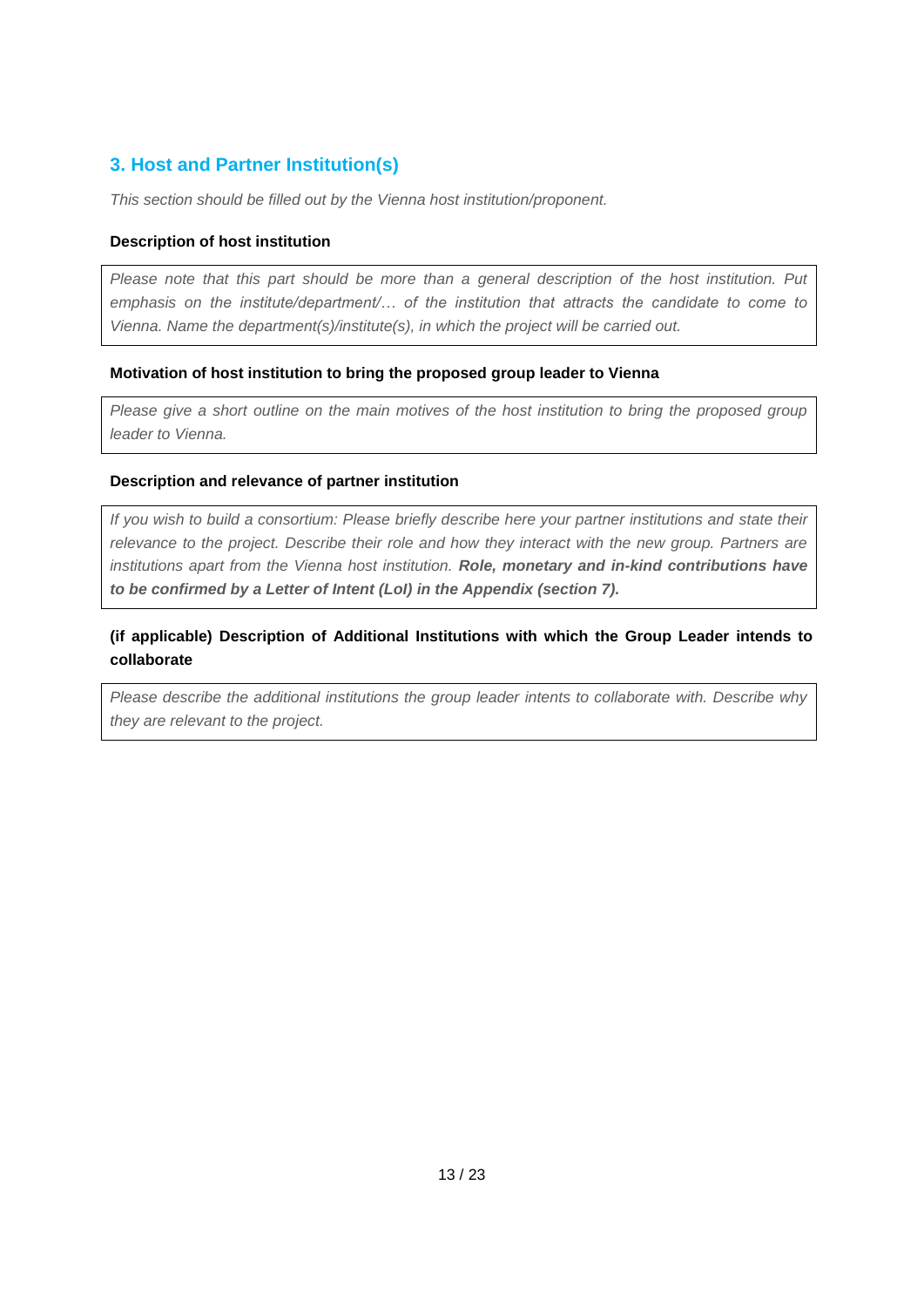#### **4. Work Programme**

*This section should be filled out by the applying VRG leader in accordance with the Vienna host institution. Both parts (state of the art & research plan) must be uploaded as a single PDF file with a maximum of six pages. The file may include figures, charts, etc.*

#### **State of the art in the proposed field and scientific challenges in the next years**

*Give a concise review of the subject of research, of the state of the art in the proposed scientific field and the scientific challenges the Vienna Research Group leader wants to address.*

#### **Research plan**

*This section should provide external peers and jury members with a concise and yet comprehensive picture of the research plan envisaged by the group leader and his/her group. Formulate the concrete research question(s) you would like to address and specify the objectives to be achieved and the theoretical and methodological approaches. Try to outline your work programme as concretely as possible and give the jury a clear picture that you know which work packages to start with. A clear vision and outline of future research are expected.* 

**If the planned project requires** ethical approval**, it is the obligation of the group leader to acquire it as soon as it is needed. Please describe the necessity of an ethical approval, the process of acquiring it and possible challenges in the online submission**

#### **Relevant references**

*List the key publications representing the state of the art in the respective research area. Please be aware of the maximum of 20 references. Mark the 10 most relevant references by clicking on the check box "Most relevant". Please use a reference style that allows for an identification of the publication (not just doi numbers).* 

#### **Disclosure of other applications for funding: Has the proposed project (or parts of it) been submitted elsewhere?**

*Applicants agree to provide full information in all related matters. If you mark the check box "yes", an additional box will appear after you saved the section. Please include further details. WWTF reserve its rights to check for double funding with other funding organisation (in particular FWF).*

#### **Ethical approval**

*Please state if ethical approval is required for the research associated with this proposal. If so, please indicate how and when you will obtain the necessary approvals. Please follow the research ethics guidelines of your host institution.. Please indicate via the radio buttons.*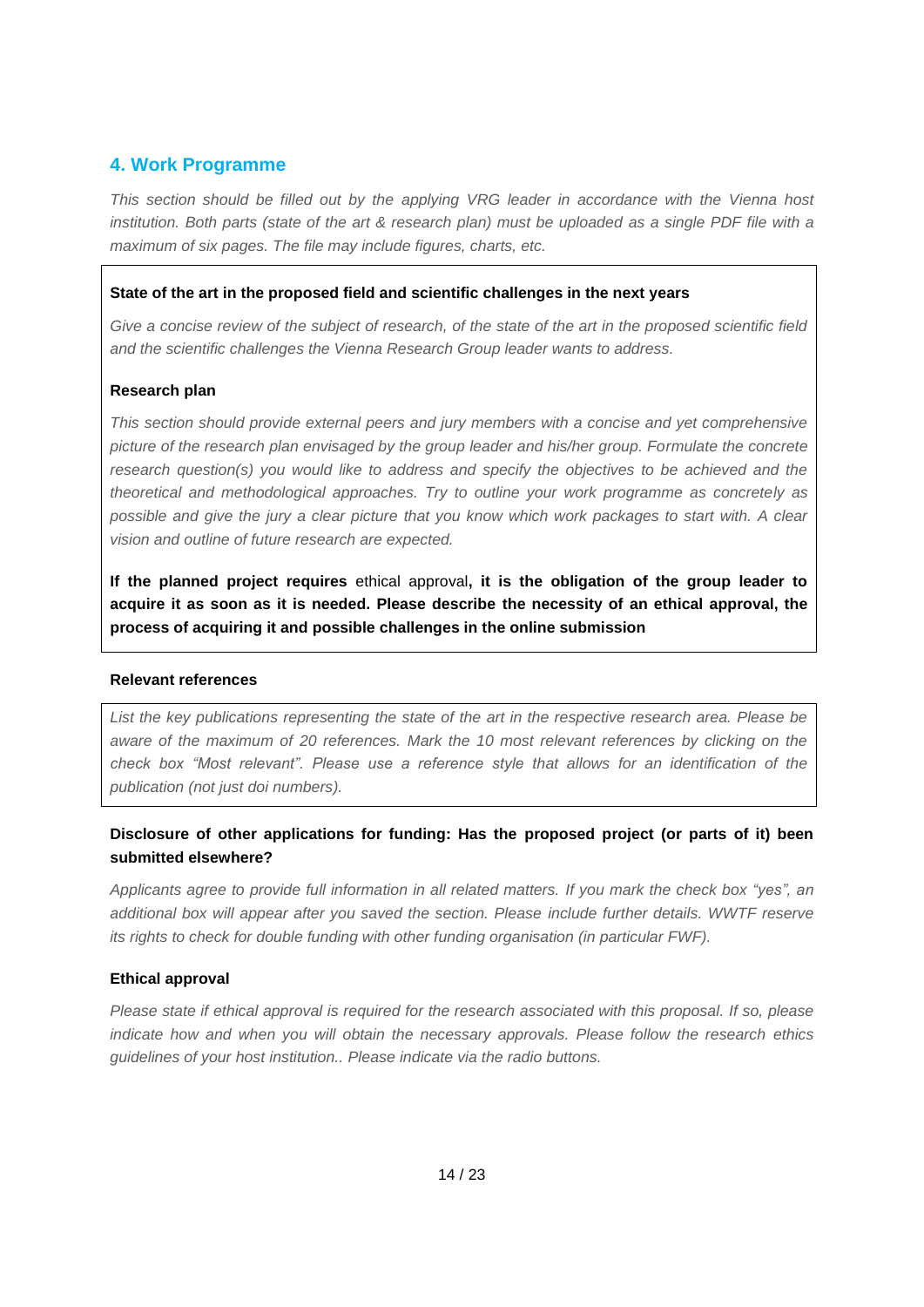#### **5. Integration of the Proposed Group Leader**

*This section should be filled out by the Vienna host institution in accordance with the applying VRG leader*

#### **Description of the Vienna Research Group Leader's recruiting process including gender management**

*Please describe the recruiting process for the proposed group leader (search process, principles of selection and criteria applied). If there was a search committee, briefly describe its role, the persons involved and the search criteria applied. Please include gender mainstreaming / affirmative actions here.* 

*Female scientists in Austria are clearly underrepresented in leading positions which is, among other reasons, due to gender biases in selection procedures. It is a goal of WWTF and of the Austrian scientific community to overcome these biases. What measures were applied to attract women as potential group leaders? Please describe your institution's policy to avoid gender biases?.*

#### **Job advertisement procedures**

*Active recruitment procedures with the aim of finding potential VRG leaders of the university/research institution are mandatory, e.g. by an international publication of a job announcement – e.g. in a high impact journal that is relevant for the topic and/or via professional societies/mailing lists. Please indicate via the check box if you have done so. Please indicate in what journal(s) the ad has been published, and which further channels have been used. Upload one job announcement (as JPEG) as an example. The uploaded file will not count for the overall page budget and is for WWTF office only. Please forward the link or a digital copy of the job advertisement to WWTF as soon as it is published. WWTF is happy to post it on its homepage.*

#### **Status of the group leader during the funding period**

*Describe the contractual relationship with the group leader and her/ his status within the host institution during the whole funding period. It is important that the prospective host institution in Vienna provides a clear-cut career plan for the candidate. Please explain in detail the steps leading to a tenured position (for example the process of receiving a "Qualifizierungsvereinbarung" including time frames). These details will be the foundation of contractual negotiations in the case of funding.*

#### **Description of the interim evaluation of the group leader**

*The host institution is obligated to conduct an interim evaluation of the group leader. This evaluation should take place in the middle of the Vienna Research Group funding period, but not later than at the beginning of the fifth year. An international element in the evaluation is necessary (e.g. the involvement of a reviewer from abroad). The publication record and the research profile have to be must be subject of the interim evaluation. Further aspects might be included by the host institution.*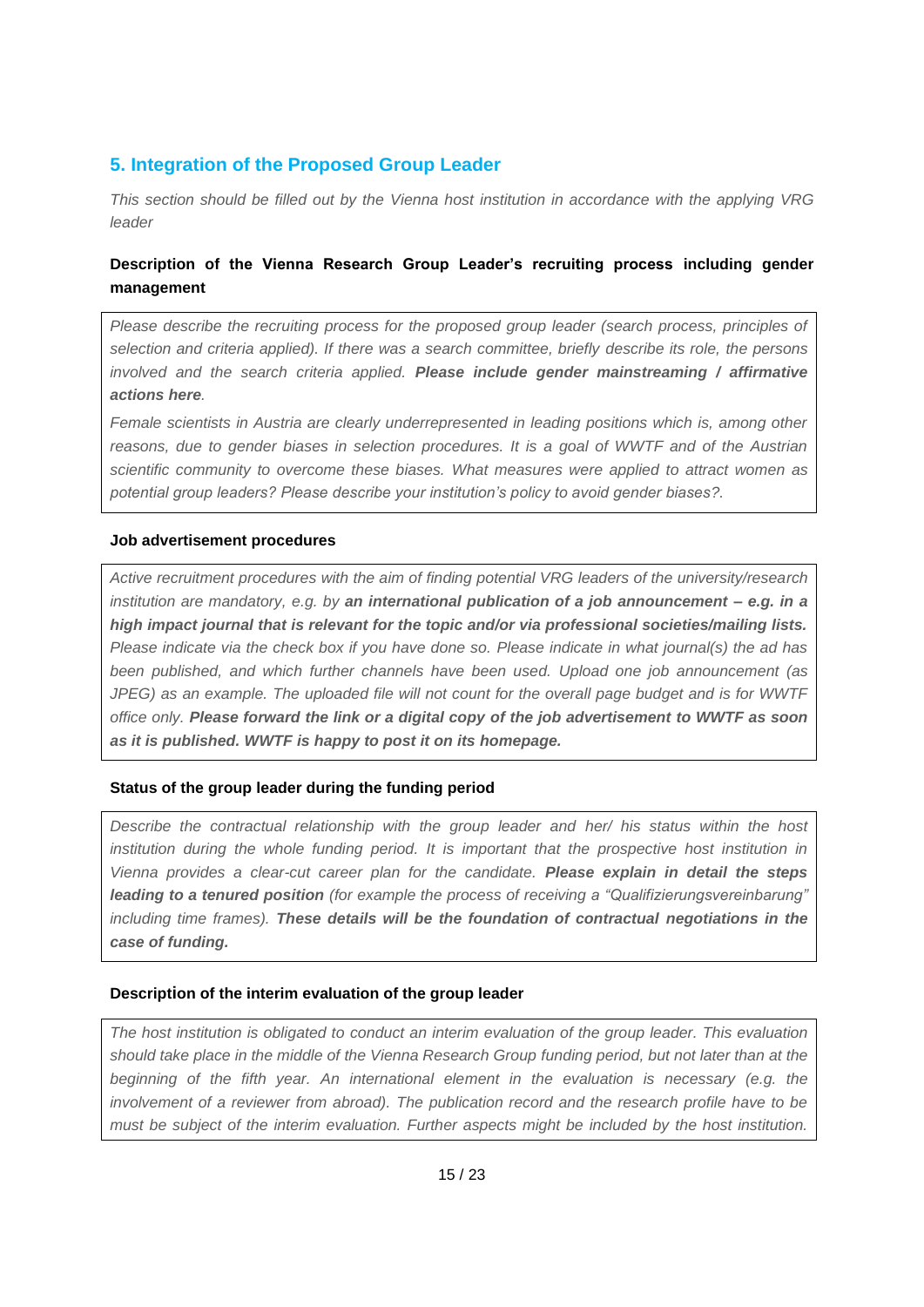*Please describe here your concrete schedule and the planned evaluation process. Please note that the interim evaluation has to be organized by the host institution and has to include WWTF. Early information of WWTF about the process is important.*

#### **Career perspectives for the group leader after the funding period**

*WWTF in convinced that long term perspectives for researchers are a prerequisite to hire excellent researchers. What is the long-term career perspective of the group leader (e.g. path to full professor)? Please describe the host institution's structures and policies for achieving this. What is the host institution's strategy for a long-term perspective/tenure track? What is the prospective development of the group after the funding period?*

#### **Integration of the group leader**

*What measures are taken for the integration of the group leader into the institute/department of the host institution and between other partners like universities/facilities/departments/institutes? What support will the group leader receive upon arrival (administration, housing, onboarding, …) How will the access to administrative resources be organized?*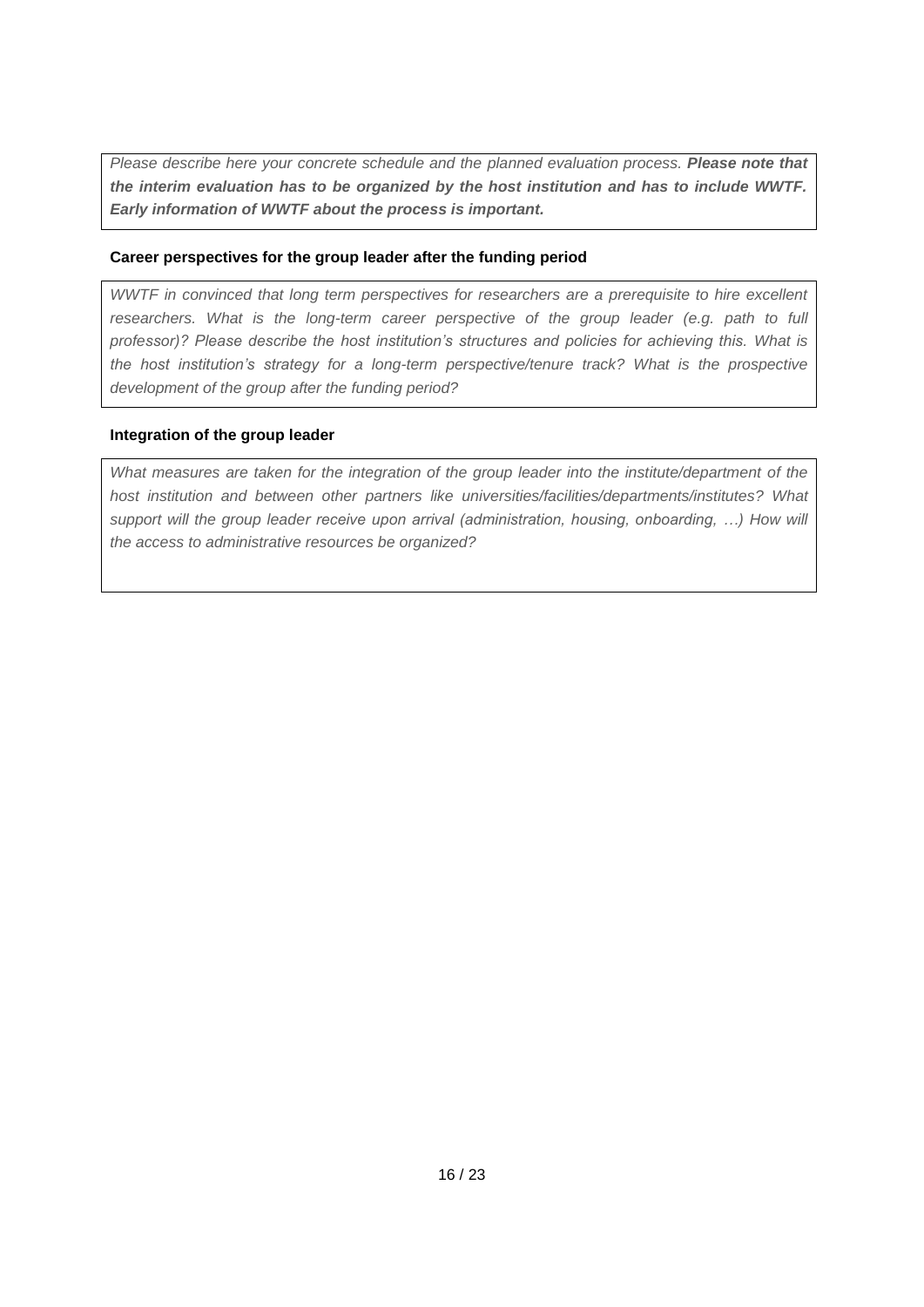#### **6. Resources**

*This section should be filled out by the Vienna host institution in accordance with the applying VRG leader.*

#### **Description of the envisioned group**

*How will the group be set up? Which positions/qualifications are needed and when to conduct the research?*

#### **Description of the equipment and consumables**

*Briefly describe the infrastructure, equipment and consumables needed to successfully perform the group's research. Describe the availability and accessibility of the infrastructure and equipment. What will be funded by WWTF, what will be provided by the host institution?*

#### **Statement of monetary and in-kind contributions**

*The applicant's in-kind contributions have to be at least 20% of the total project sum. These in-kind contributions have to be described in detail. Please be aware that the monetary and in-kind contributions are the contributions from the host institution only. Monetary and in-kind contributions of potential partners (named in section 1 and detailed in section 3 as partner institutions) need to be documented only in the appendix in the form of Letters of Intent covering items and amounts indicated.*

*Basic infrastructure as office premises equipped with telephone, internet, laboratory etc. do not count as in-kind contributions and are covered by overheads. They must be available anyhow, so that work in the given research area can be taken up upon signing of the contract. Other categories are in-kind working capacity, consumables/software or monetary contributions.*

#### **Overhead policy**

*WWTF pays overheads of up to 20% of the fundable direct costs (personnel costs and other costs). Please indicate by clicking the check box that you are aware of the host institution's overhead policy.*

#### **Cost planning**

*WWTF funding can be used for all project-related costs that are reasonable in terms of the project and scientific field; however, the main focus should be on funding scientific personnel.* 

- *personnel costs of the Vienna Research Group leader;*
- *personnel costs of project staff;*
- *cost of project-related consumables, event organization, travelling or specific organizational activities within the scope of the funded project, including a contribution to the cost, if any, of moving and setting up the group in Vienna;*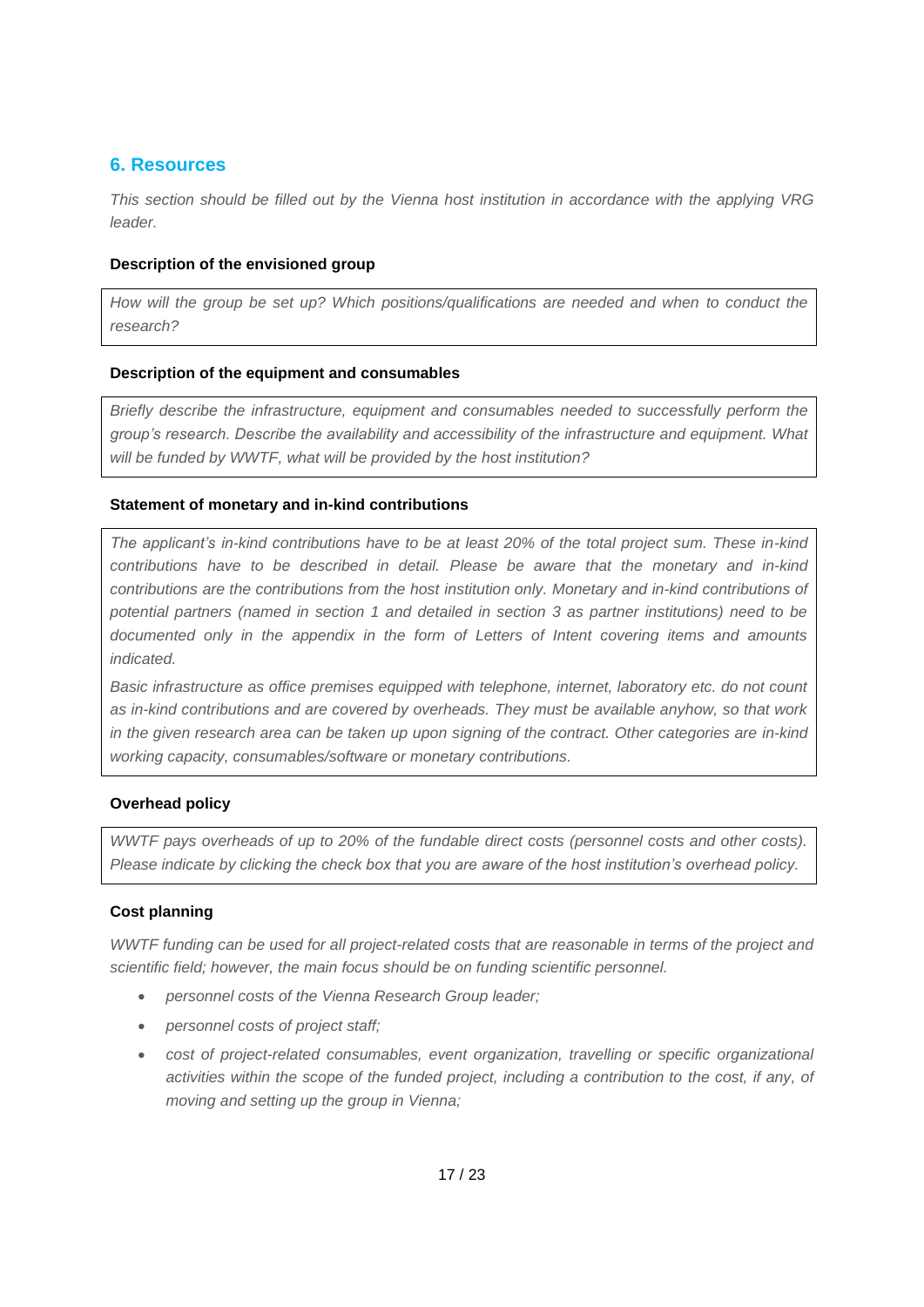- *third-party costs, specifically for external contributions, consulting, human resources development, studies and software;*
- *publication costs such as article processing charges. WWTF strongly invites to publish open access and covers the costs (preferably "gold" open access).*
- *cost of the laboratory and other equipment for the Vienna Research Group, except basic infrastructure;*
- *overheads of up to 20% of the directly fundable costs (including indirect costs). Therefore, no indirect costs such as power, room rent, etc. are fundable.*

*Kindly pay attention that funding of companies or other profit-oriented organizations is not possible with project means. However, to a limited extent they can be involved as service providers, manufacturers or contractors if the service cannot be accomplished in-house; Collaborations with industry on the basis of in-kind contributions are possible. When in doubt please contact WWTF office. A maximum of 20% of the funding volume by WWTF can be used for financing research partners outside of Vienna.*

*Please be aware that costs are calculated in k€. The system does not accept decimal places (Eurocent). Use "." as the decimal separator in k€.*

#### **Table 1: Planning of personnel costs**

*Everybody employed in a WWTF-funded project should get a fair contract with a minimum wage according to the "Kollektivvertrag" (collective agreement) of the Austrian Universities or – for staff employed at non-university institutions – according to the standards of the Austrian Science Fund (FWF, https://www.fwf.ac.at/de/forschungsfoerderung/personalkostensaetze/). Note: Please be aware that the wage for "Studentische MitarbeiterIn" (i.e. Diploma student etc.) is calculated by FWF with 20 hours and a "DoktorandIn" (i.e. PhD student) with 30 hours per week.* 

*A maximum total employment is set at 100% (this is the "Brutto-brutto-Jahresgehalt", i.e. gross yearly salary including all expenses for the host institution as well). Please be aware of the Austrian labor cost system. For the potential VRG-candidate: please inform yourself what your actual salary will be beforehand!* 

| <b>Senior Personnel</b> | highly qualified scientists, usually already in permanent employment |
|-------------------------|----------------------------------------------------------------------|
| Post Doc                | or equivalent qualification, including Senior Postdocs               |
| <b>PhD Student</b>      | or equivalent qualification                                          |
| Diploma Student         | <b>Bachelor or Master students</b>                                   |
| Office / Technician     | office staff or technical staff (proportional funding only)          |

*The personnel categories are:*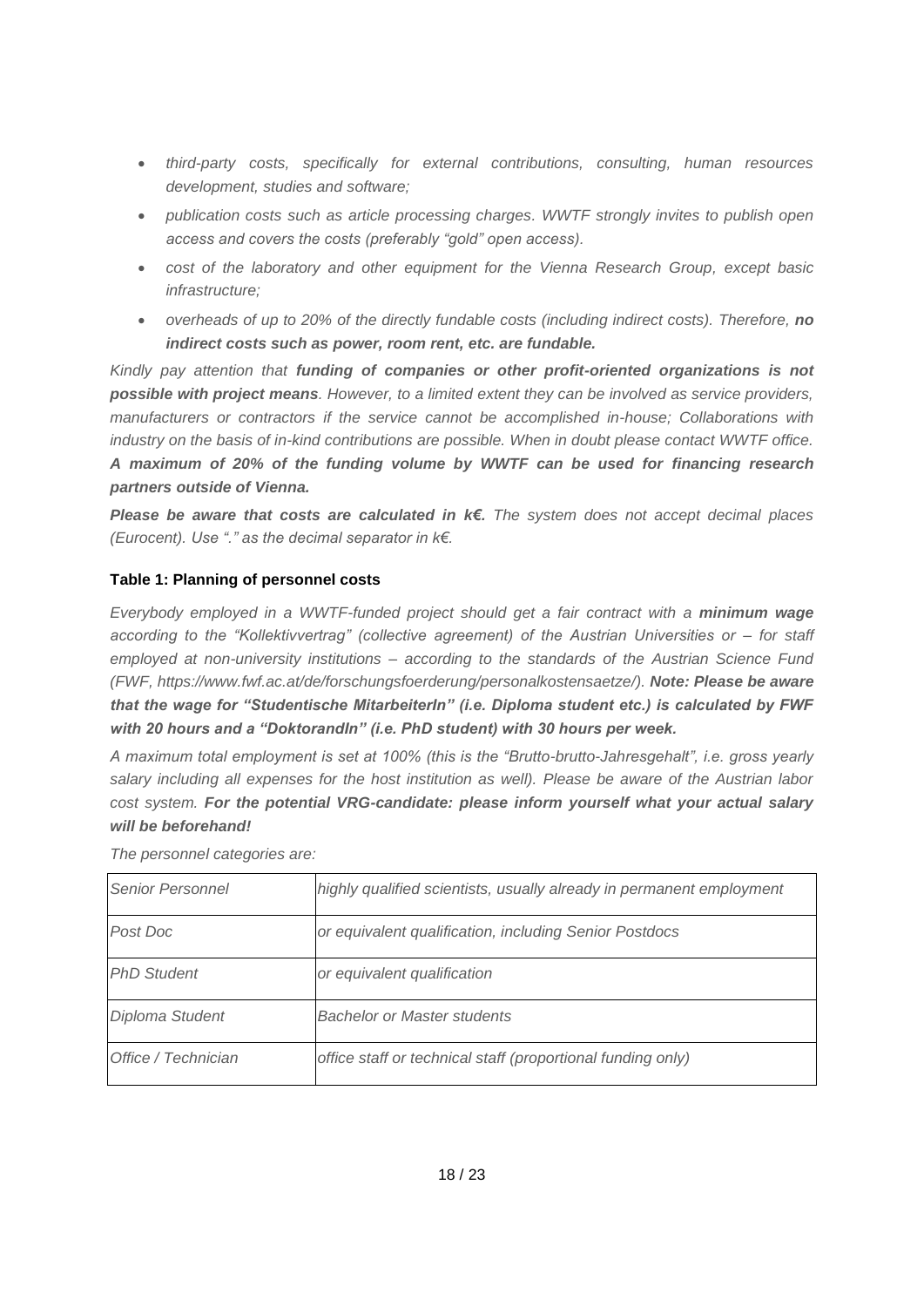#### **Add persons**

*Before you can fill in the personnel, you have to add a row for every person by clicking "Additional persons". Please select institution (added in part 1 "Overview") and the staff category from the dropdown menu. They will automatically be given a number (N.N 1, N.N 2, N.N 3,…) but you can change this manually.*

| Name: | Institution: | Drop-down menu (according Staff category: Drop-down menu |  |
|-------|--------------|----------------------------------------------------------|--|
|       |              | to your information regarding                            |  |
|       |              | the host institution and                                 |  |
|       |              | partner institutions in 1.                               |  |
|       |              | Overview)                                                |  |

*In Table 1 the name of the group leader listed in part "1. Overview" is automatically filled in. Please first choose the funding source (WWTF, in-kind, WWTF & in-kind) and then add the average yearly time commitment for each project year. The column with the years ("Y1, Y2,…") will be automatically updated as soon as you have entered the project duration in "1. Overview". You can add another person by clicking at the button "add another person" above at any time. Finally, for those persons where WWTF funding is requested, fill in the salary corresponding to a 100% employment in the first project year (Please keep in mind the note above in regard to the collective agreement / FWF*  standards!). The total funding applied for each person will then automatically be calculated *including a 3% annual salary increase. At the bottom right field of Table 1 you will see the total personnel costs applied for from WWTF.* 

|                                             |                              |                                                       | Average yearly<br><b>Itime</b><br>lcommitment<br>(from 0 to 100)<br>$%$ ) |                             |                                                   |                          |
|---------------------------------------------|------------------------------|-------------------------------------------------------|---------------------------------------------------------------------------|-----------------------------|---------------------------------------------------|--------------------------|
| Name                                        | <b>Staff category</b>        | Funding<br>source                                     | <b>Y1</b>                                                                 | <b>Y1</b><br>salary<br>100% | <b>Total sum</b><br>of funding<br>applied<br>from | In-kind<br>contributions |
| Group<br>Leader,<br>N.N 1, N.N<br>2, N.N.3, | Will be set<br>automatically | <b>WWTF</b><br>in-kind<br>$in$ -kind &<br><b>WWTF</b> |                                                                           |                             |                                                   |                          |

*Please be aware: If you want to calculate a pay raise for the group leader, please follow the example below. The group leader can in summary only have 100% in total of average yearly time*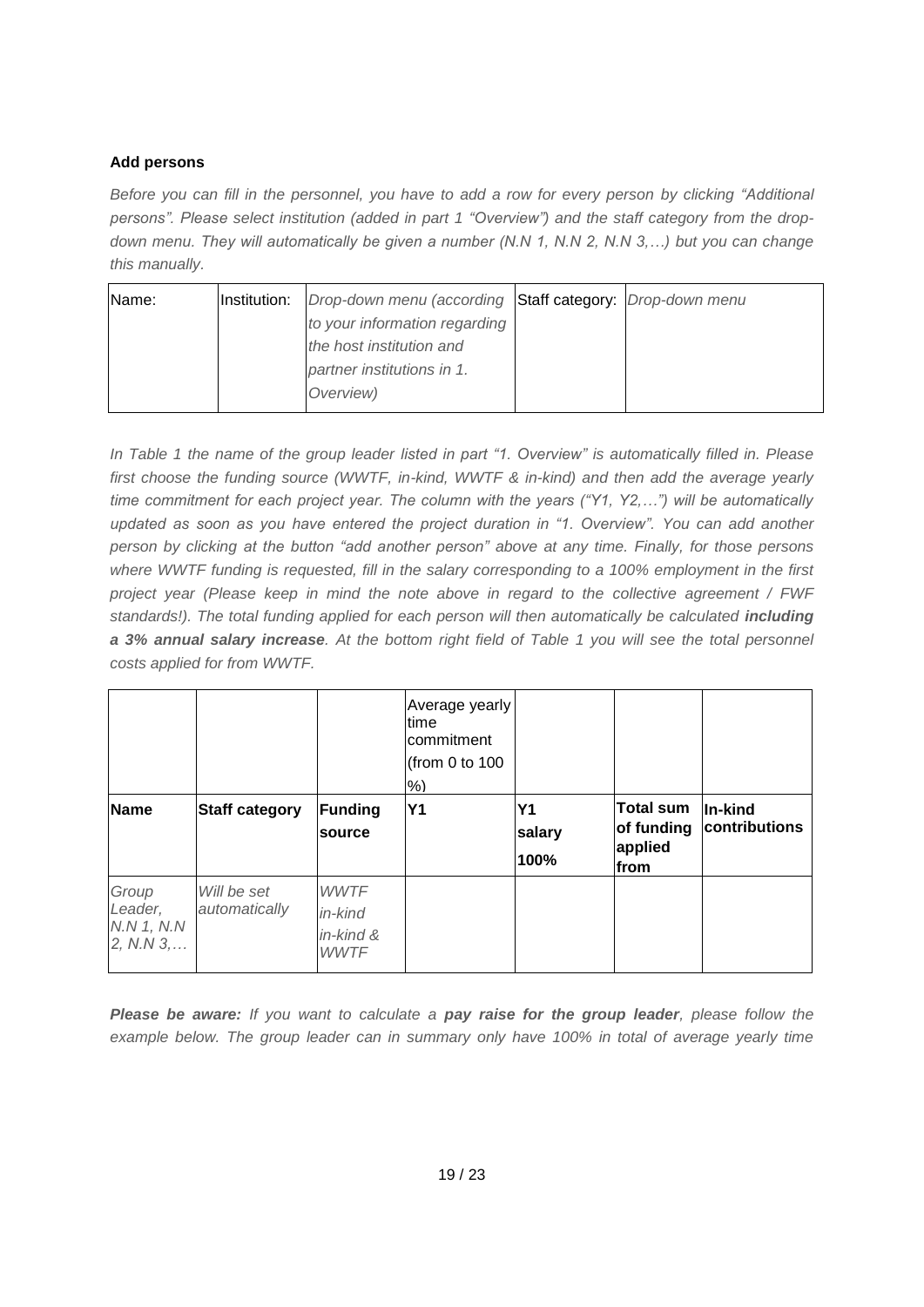*commitment.*

| Name:*<br>Institution: *                          |                       |                                         |                |                                                    |                |                |                |                  |                |                | Staff category*                |                               |  |
|---------------------------------------------------|-----------------------|-----------------------------------------|----------------|----------------------------------------------------|----------------|----------------|----------------|------------------|----------------|----------------|--------------------------------|-------------------------------|--|
| Group Leader (Y6-8)                               |                       | insert host institution                 |                |                                                    |                |                |                | $ \hat{\bm{z}} $ |                |                | $ \diamond\rangle$<br>Post Doc |                               |  |
| $^{\circ+}$<br>₩<br>add Additional person<br>Name | <b>Staff category</b> | <b>Funding</b>                          |                | Average yearly time commitment<br>(from 0 to 100%) |                |                |                |                  |                |                | * Y1<br>salary                 | <b>Funding</b><br>applied for |  |
|                                                   |                       | source                                  | Y1             | Y2                                                 | Y3             | Y4             | Y5             | <b>Y6</b>        | <b>Y7</b>      | <b>Y8</b>      | 100% in<br>k€                  | from<br>WWTF in k€            |  |
| Group Leader                                      | Senior<br>personnel   | <b>O</b> WWTF<br>in-kind<br>in-kind &   | <b>WWTF</b>    | <b>WWTF</b>                                        | <b>WWTF</b>    | <b>WWTF</b>    | <b>WWTF</b>    | <b>WWTF</b>      | <b>WWTF</b>    | <b>WWTF</b>    |                                | <b>WWTF</b>                   |  |
|                                                   |                       | <b>WWTF</b>                             | 100            | 100                                                | 100            | 100            | 100            | $\mathbf 0$      | $\Omega$       | $\circ$        | 80.00                          | 424.73                        |  |
| Group Leader (Y6-8)                               | Post Doc              | WWTF<br>$\bigcirc$ in-kind<br>in-kind & | <b>IN KIND</b> | <b>IN KIND</b>                                     | <b>IN KIND</b> | <b>IN KIND</b> | <b>IN KIND</b> | <b>IN KIND</b>   | <b>IN KIND</b> | <b>IN KIND</b> |                                | <b>IN KIND</b>                |  |
|                                                   |                       | <b>WWTF</b>                             | 0              | $\mathbf 0$                                        | 0              | $\Omega$       | O              | 100              | 100            | 100            | 90.00                          | 322.49                        |  |

*In this example there is a pay raise of the group leader planned in the fifth year. This means that two lines for the group leader are necessary in the table "Planning of personnel costs". In the first line please enter the average yearly time commitment of the first years and the expected salary for 100% in € for year 1. Years 5 to 8 remain with 0%. Then please add another person at "Additional person" and once again choose a staff category and enter his/her name. Now only enter the average yearly time commitment of the other years (years 1-5 remain with 0%) and the respective salary in 100% of year 1 (please be aware that the 3% increase will be calculated automatically for the years 1-5).*

#### **Table 2: Planning of non-personnel costs**

*In Table 2 please provide a concise description of costs per cost category/institution as well as the funding applied for. Click "add another row" to include another cost factor. These are:*

- *1. Equipment: This covers devices, instruments, system components and other durable goods that have to be purchased in addition to the available initial equipment and basic infrastructure, with a view to providing the group leader and his/her group with better equipment. If the purchases planned exceed the amount of € 20,000.- incl. VAT, the following questions need to be answered:* 
	- *Is there any available, comparable equipment which could be modified for the tasks envisaged? If so, what would be the cost of modification as compared with that of purchase?*
	- *Is comparable equipment available within a reasonable distance (i.e. in Vienna)? If so, is there a chance of shared use (shared facilities)?*
	- *What are the expected follow-up costs (recurring maintenance and repair, upkeep, consumption of energy, water, gases, coolants, etc.)? Costs occurring after the end of the WWTF funding period have to be covered by the host institution.*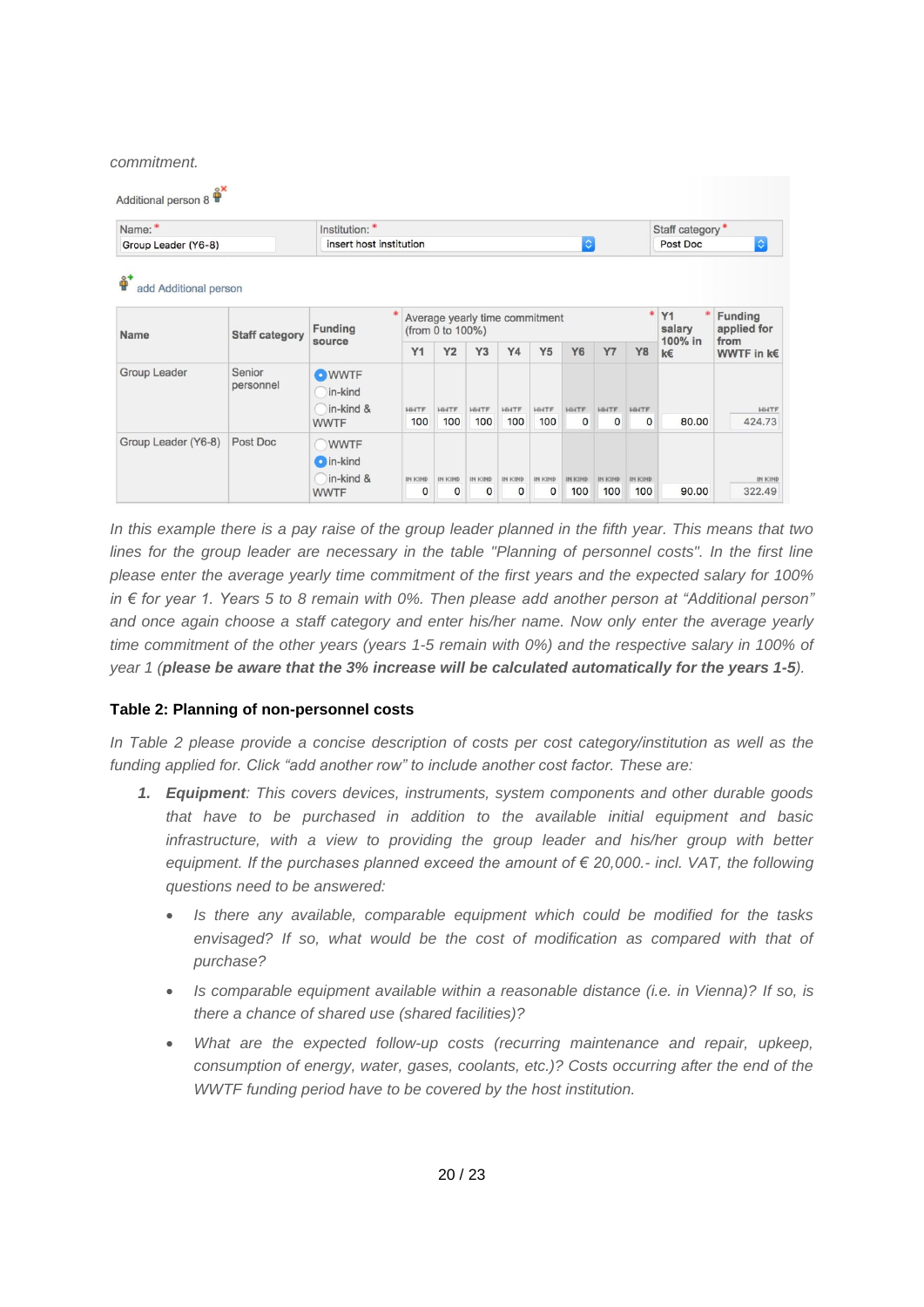*Note: If WWTF funding is requested, this equipment can be rented, leased, adapted, or bought. If devices are bought, pro rata depreciation rates can be funded. If special equipment is used on own account, pro rata depreciation rates should give the value of contribution.* 

- *1. Consumables: This covers expendable consumables; appliances up to € 2,000.- excl. VAT.*
- *2. Workshops / Conferences / …: This covers the costs of conference participation or the costs of events and workshops organized by the group leader.*
- *3. Travelling: incurred for attending project related scientific events and invitations*
- *4. Publication costs: including cost for patent filing and open access publication (see also WWTF open access policy, available at https://www.wwtf.at/upload/WWTF\_Open\_Access\_Policy\_DE.pdf)*
- *5. "Other": This covers all other costs, for example service contracts (paid on a lump sum basis).*

| Description /<br><b>Cost category / institution</b>                | Funding<br>source | Υ1 | Funding<br>applied for from<br><b>WWTF</b> in k€ |
|--------------------------------------------------------------------|-------------------|----|--------------------------------------------------|
| Drop-down menu for category and                                    | <b>WWTF</b>       |    |                                                  |
| institution                                                        | in-kind           |    |                                                  |
|                                                                    | in-kind & WWTF    |    |                                                  |
| Total non-personnel costs applied for funding from WWTF in $k \in$ |                   |    |                                                  |

*Please be as specific as possible (e.g. list devices etc.)! You can use the same categories multiple times!*

#### **Table 3: Cost overview**

In Table 3 the direct costs and the in-kind contributions will be automatically calculated using the *information provided in Tables 1 and 2. Finally, Table 3 will give you an overview of the total funding applied for from WWTF and also per institution.* 

*The maximum amount of total funding applied for from WWTF is exactly 1.600 k€.* 

|                   | Personnel<br>costs | Non-<br>personnel<br>costs | Overhead<br>rate in % | Overhead<br>costs | Total<br>of<br>sum<br>applied<br>funding<br>from WWTF | In-kind contributions |
|-------------------|--------------------|----------------------------|-----------------------|-------------------|-------------------------------------------------------|-----------------------|
| Institution 1     |                    |                            |                       |                   |                                                       |                       |
| Institution 2     |                    |                            |                       |                   |                                                       |                       |
| Institution 3     |                    |                            |                       |                   |                                                       |                       |
| Institution 4     |                    |                            |                       |                   |                                                       |                       |
| Total ( $k \in$ ) |                    |                            |                       |                   |                                                       |                       |
|                   |                    |                            |                       |                   |                                                       |                       |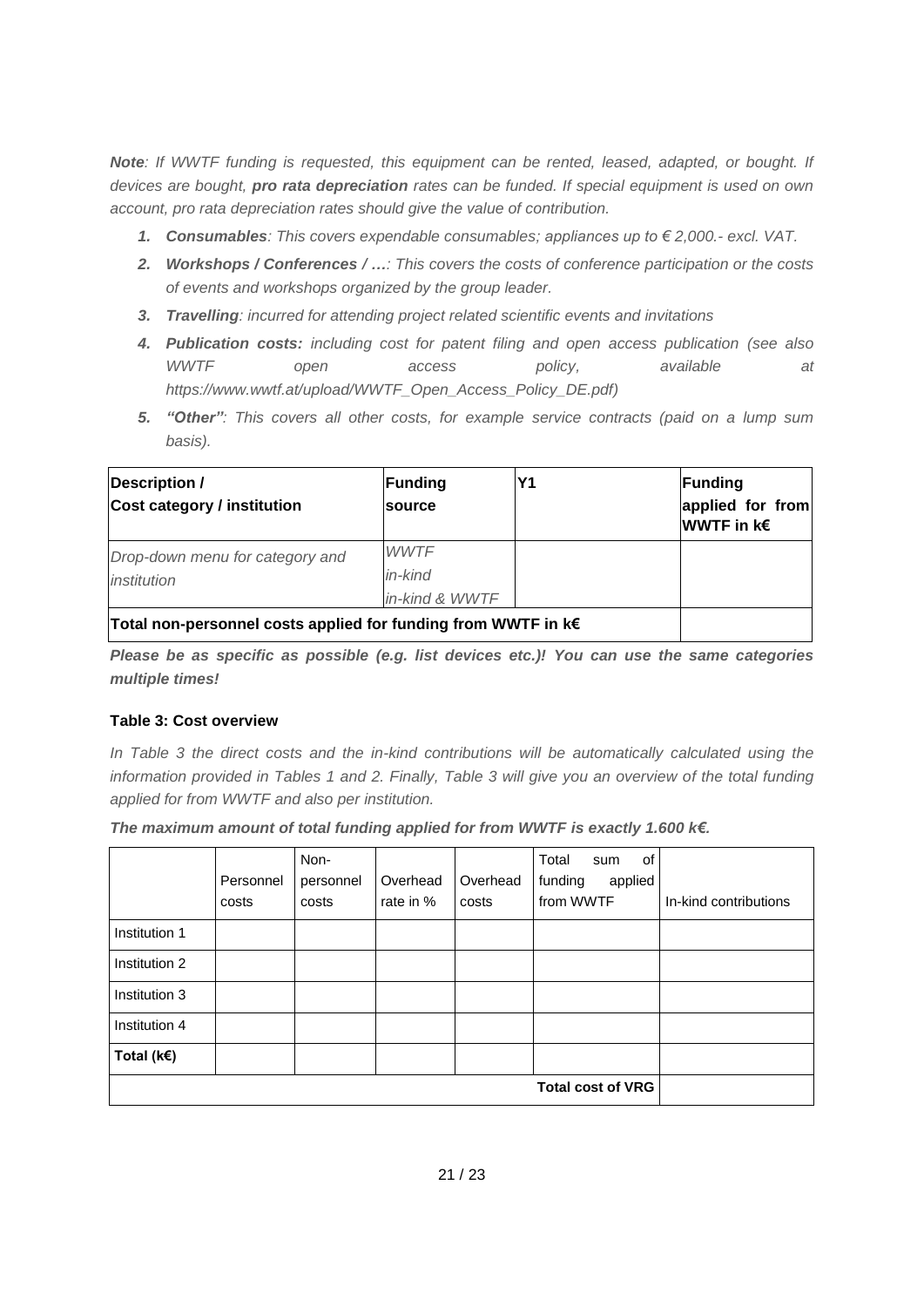| Percentage of in-kind contributions |  |
|-------------------------------------|--|
|                                     |  |

*Funding in year 6 to 8 should not exceed 15% of total requested funding.*